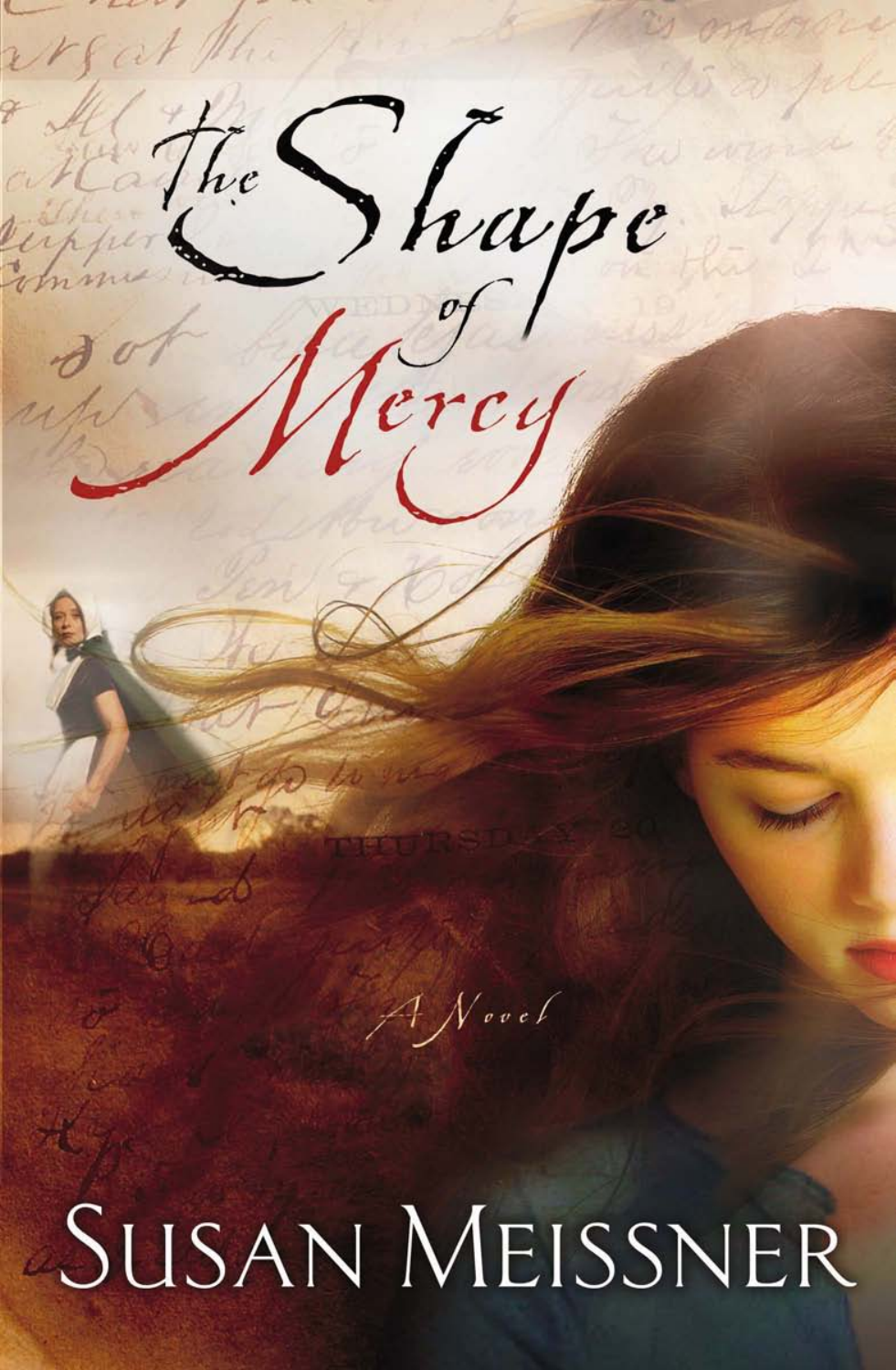## **Praise for**  *The Shape of Mercy*

"As raindrops become mighty rivers, Susan Meissner's words seem simple in the beginning, but one thought builds naturally upon another, phrases and sentences flow together with effortless fluidity, and before you know it, you are totally engrossed by the powerful undercurrents of her story. To read Ms. Meissner is to put yourself into the hands of that rarest kind of author: an artist working in the medium of words."

> —ATHOL DICKSON, Christy Award–winning author of *The Cure* and *Winter Haven*

"I loved *The Shape of Mercy* from beginning to end. Ms. Meissner's prose sings, and her characters captured my interest from the start. As the story unfolded, those same characters captured my heart. I won't soon forget Mercy, Lauren, or Abigail."

> —ROBIN LEE HATCHER, award-winning author of *Wagered Heart* and *When Love Blooms*

"*The Shape of Mercy* is vintage Susan Meissner: tender storytelling that keeps you hooked; living, breathing characters that capture your heart and madden you too; and a message of redemption that sticks with you. Meissner deftly weaves the stories of three women of vastly different generations, connecting them perfectly and crafting a winsome, interesting, powerful read."

> —MARY E. DEMUTH, author of *Watching the Tree Limbs* and *Daisy Chain*

"A compelling tale that will resonate long after you turn the last page. A haunting story, deftly woven, full of layers and textures that will quickly pull you out of the present and into the long forgotten past. Meissner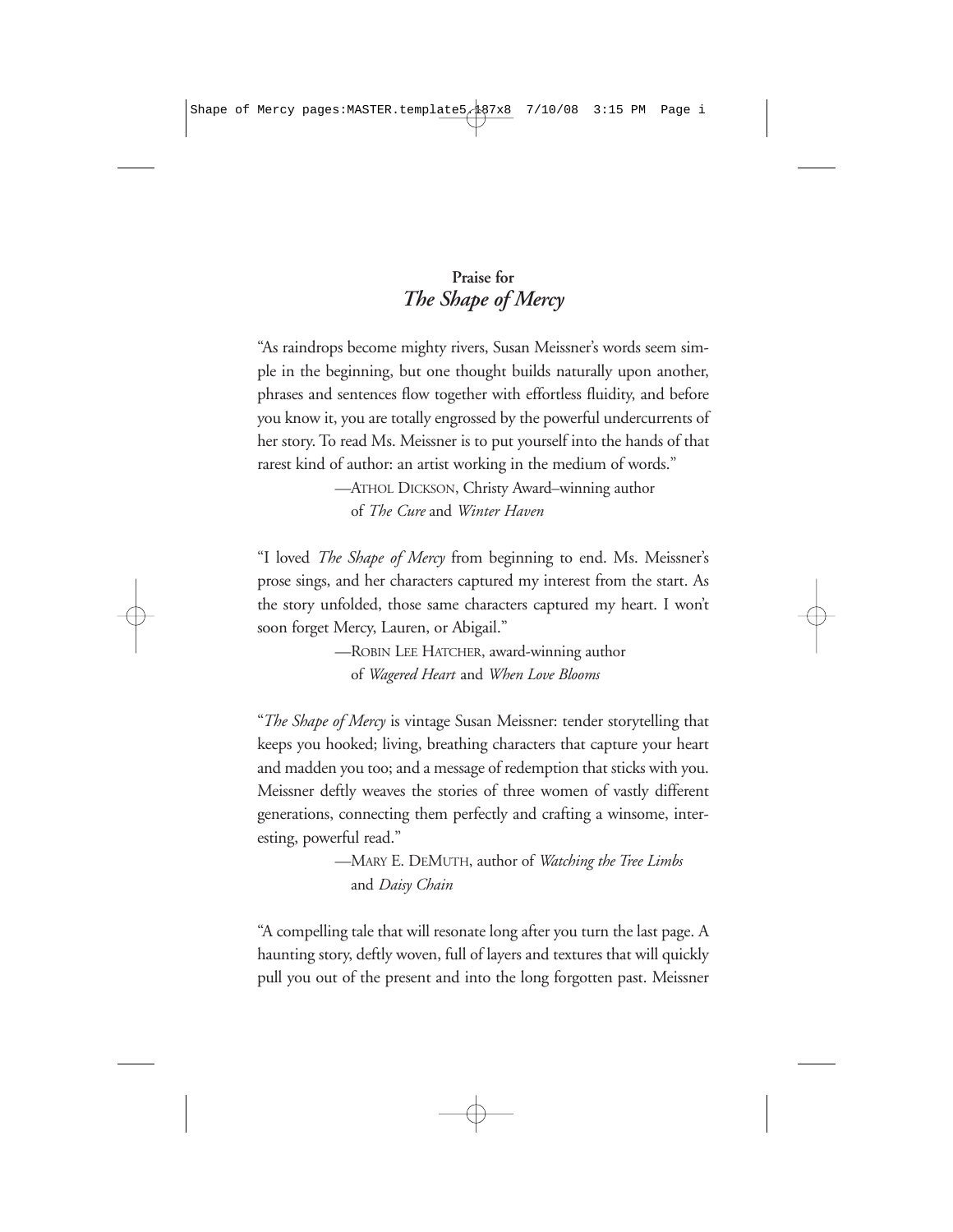recalls a tale that must not be forgotten, about the tragedies and senseless cruelties that happen when we abandon grace and turn our backs on mercy."

—SIRI MITCHELL, author of *A Constant Heart*

"*The Shape of Mercy* is a truly lovely story, one to savor again and again. In a fantastic blend of old and new, this modern-day novel has the scope and feel of a historical. The characters and their journeys will touch your heart."

—MINDY STARNS CLARK, author of *Whispers of the Bayou*

"A bit of mystery, fascinating history, and the biggest question of all: what would you do for love? I can't stop thinking about *The Shape of Mercy.*"

> —ROXANNE HENKE, author of *After Anne* and *Learning to Fly*

"With a deft hand, Meissner blends an intriguing storyline, artful writing, and memorable characters for a truly delicious read. This one's a keeper!"

—DENISE HUNTER, author of *The Convenient Groom*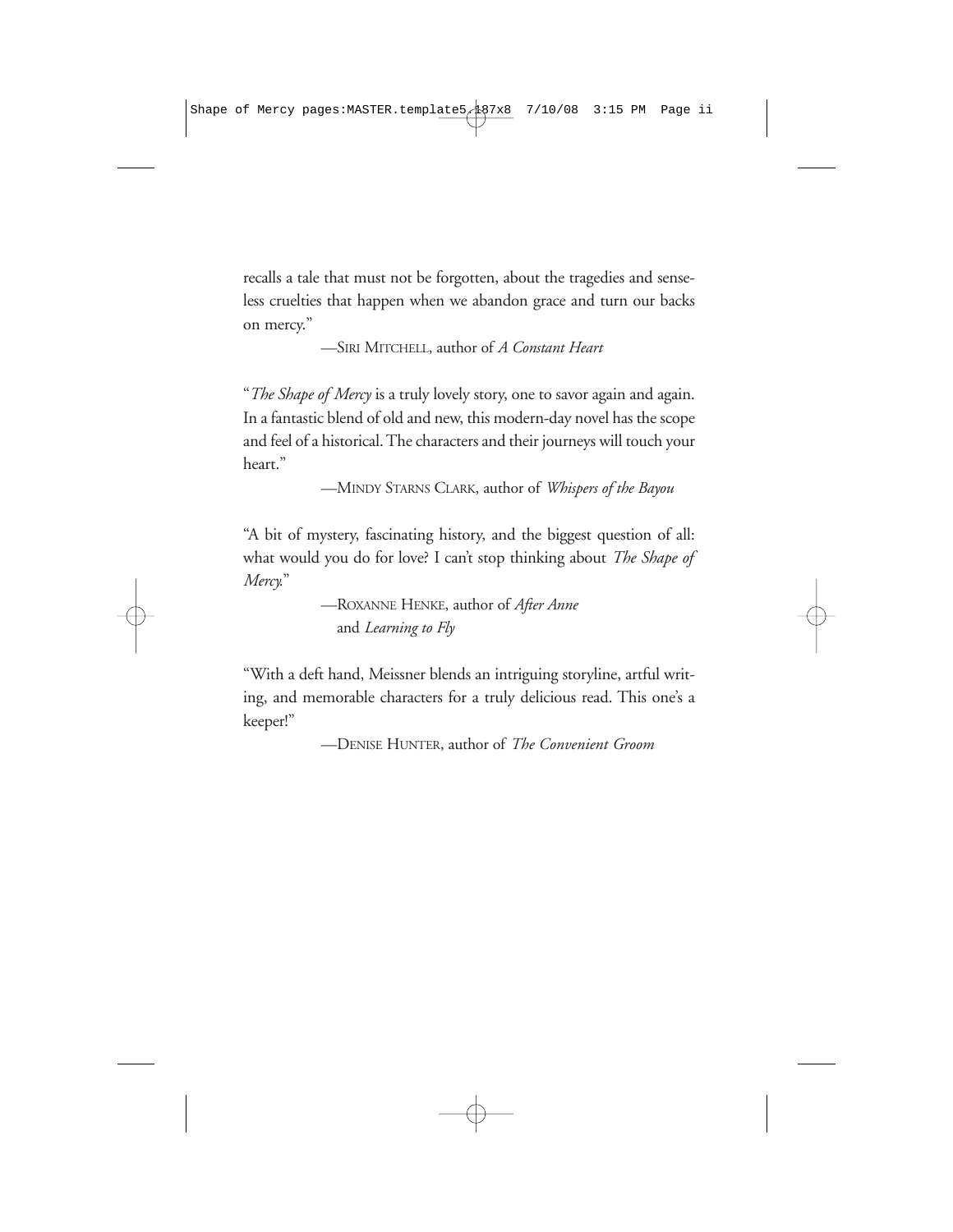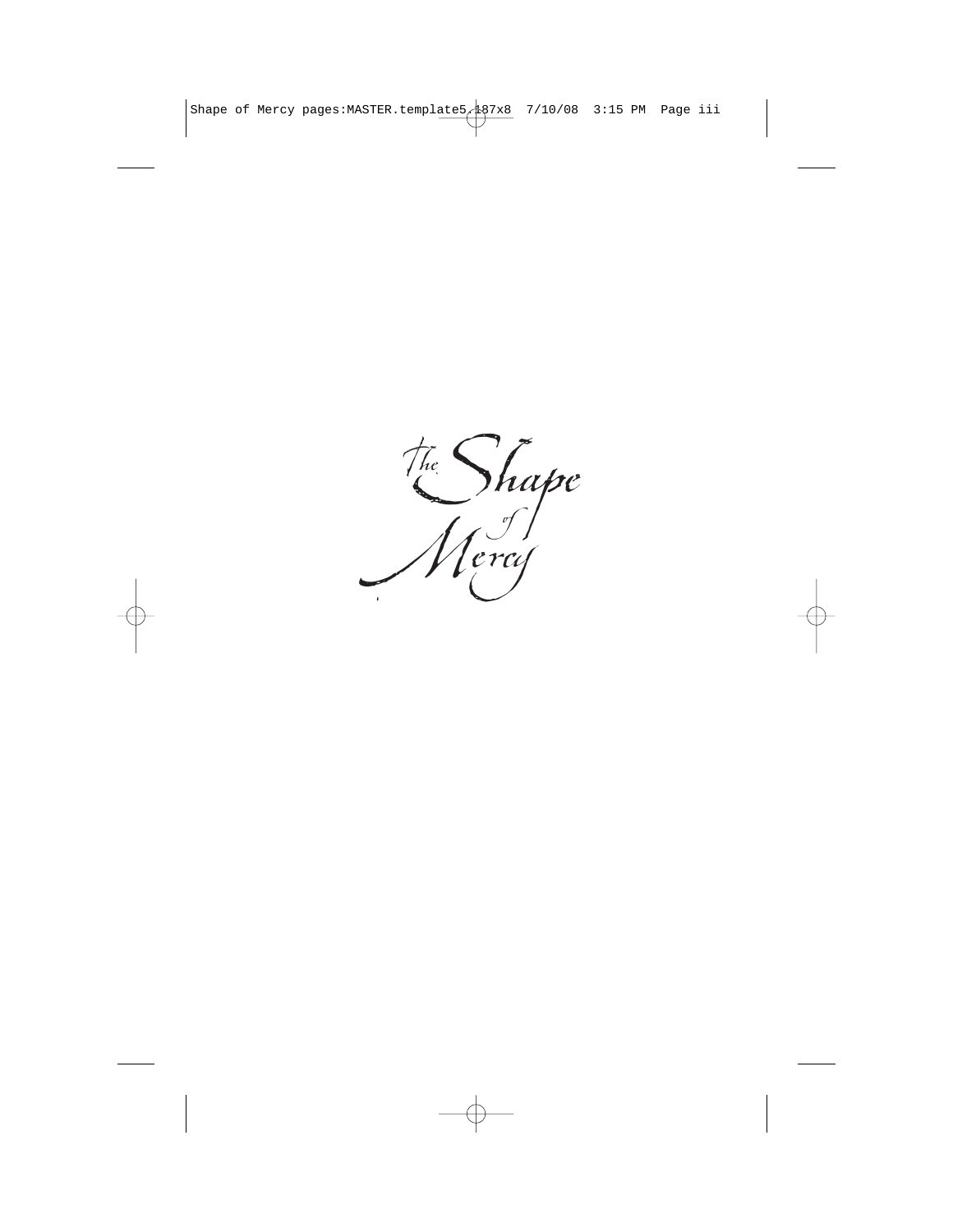## OTHER BOOKS BY SUSAN MEISSNER

*Blue Heart Blessed*

Rachael Flynn Mysteries *Widows and Orphans Sticks and Stones Days and Hours*

*A Seahorse in the Thames In All Deep Places Remedy for Regret Window to the World Why the Sky Is Blue*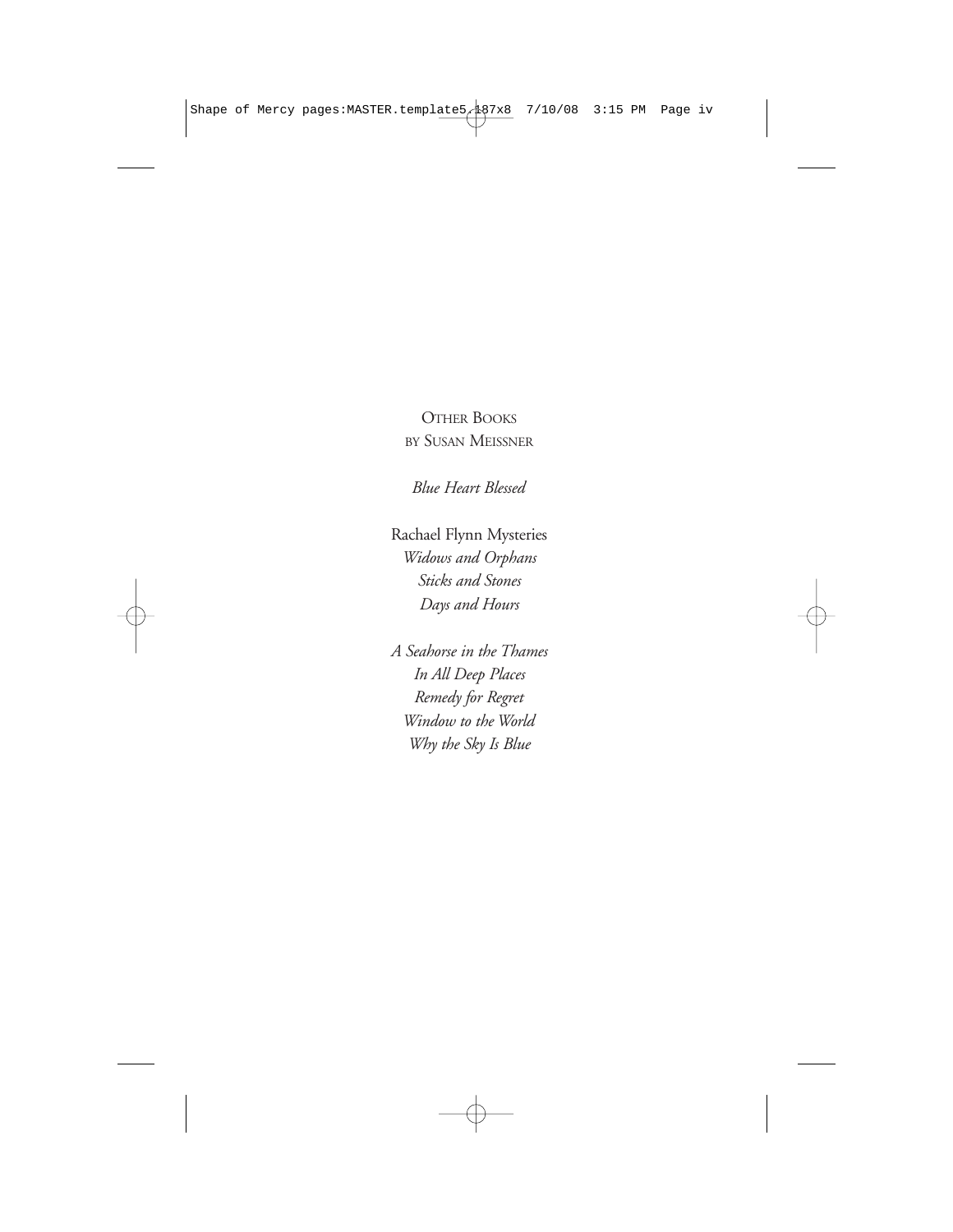The Shape Mercy

A Novel

## Susan Meissner

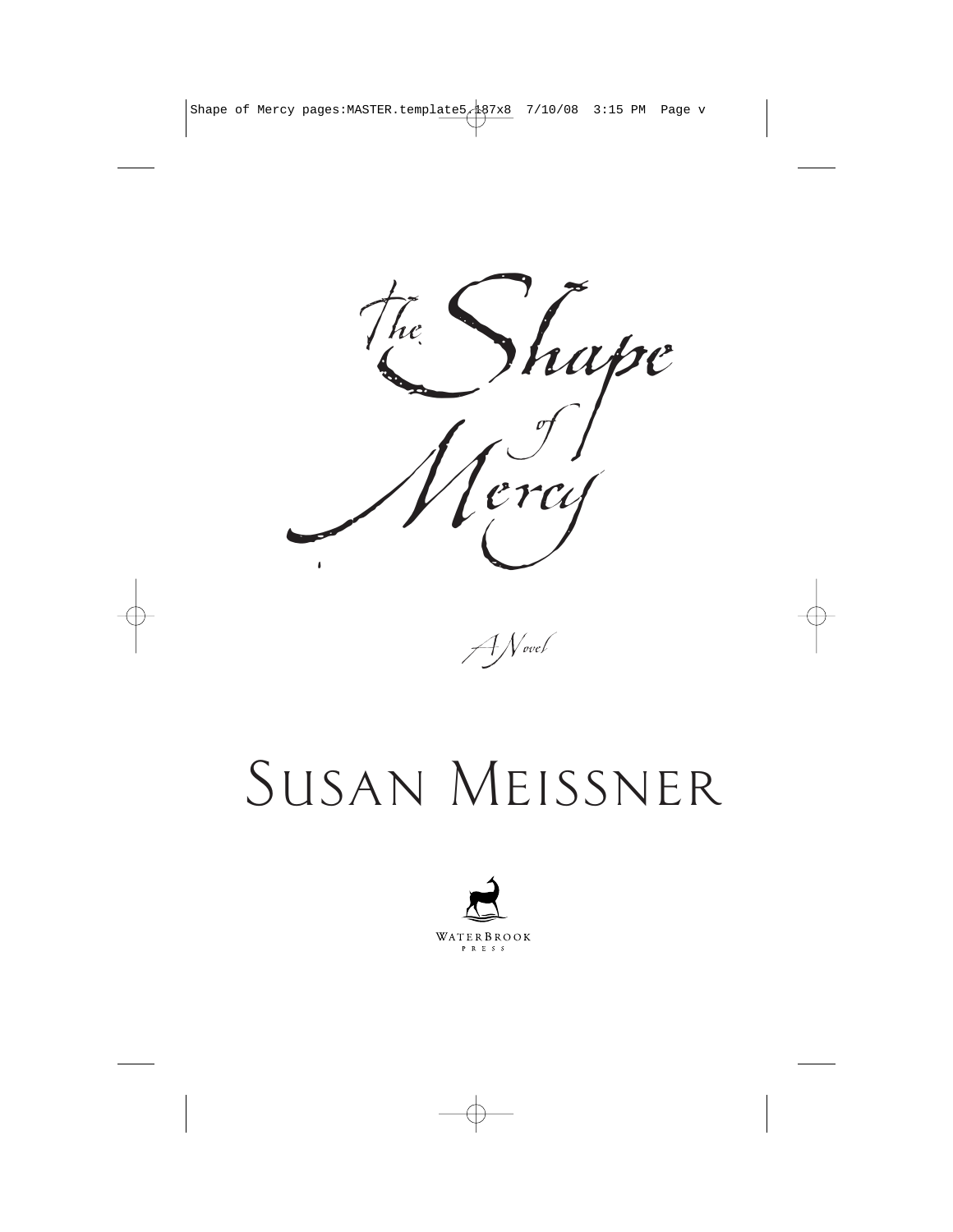THE SHAPE OF MERCY PUBLISHED BY WATERBROOK PRESS 12265 Oracle Boulevard, Suite 200 Colorado Springs, Colorado 80921 *A division of Random House Inc.*

Apart from well-known real people and real events associated with the Salem witch trials of 1692, the characters and events in this book are fictional and any resemblance to actual persons or events is coincidental.

ISBN 978-1-4000-7456-3

Copyright © 2008 by Susan Meissner

All rights reserved. No part of this book may be reproduced or transmitted in any form or by any means, electronic or mechanical, including photocopying and recording, or by any information storage and retrieval system, without permission in writing from the publisher.

Published in the United States by WaterBrook Multnomah, an imprint of The Doubleday Publishing Group, a division of Random House Inc., New York.

WATERBROOK and its deer colophon are registered trademarks of Random House Inc.

Library of Congress Cataloging-in-Publication Data Meissner, Susan, 1961–

The shape of mercy : a novel / Susan Meissner.

p. cm. ISBN 978-1-4000-7456-3 I. Title. PS3613.E435S53 2008 813'.6—dc22

2008017945

Printed in the United States of America 2008—First Edition

10 9 8 7 6 5 4 3 2 1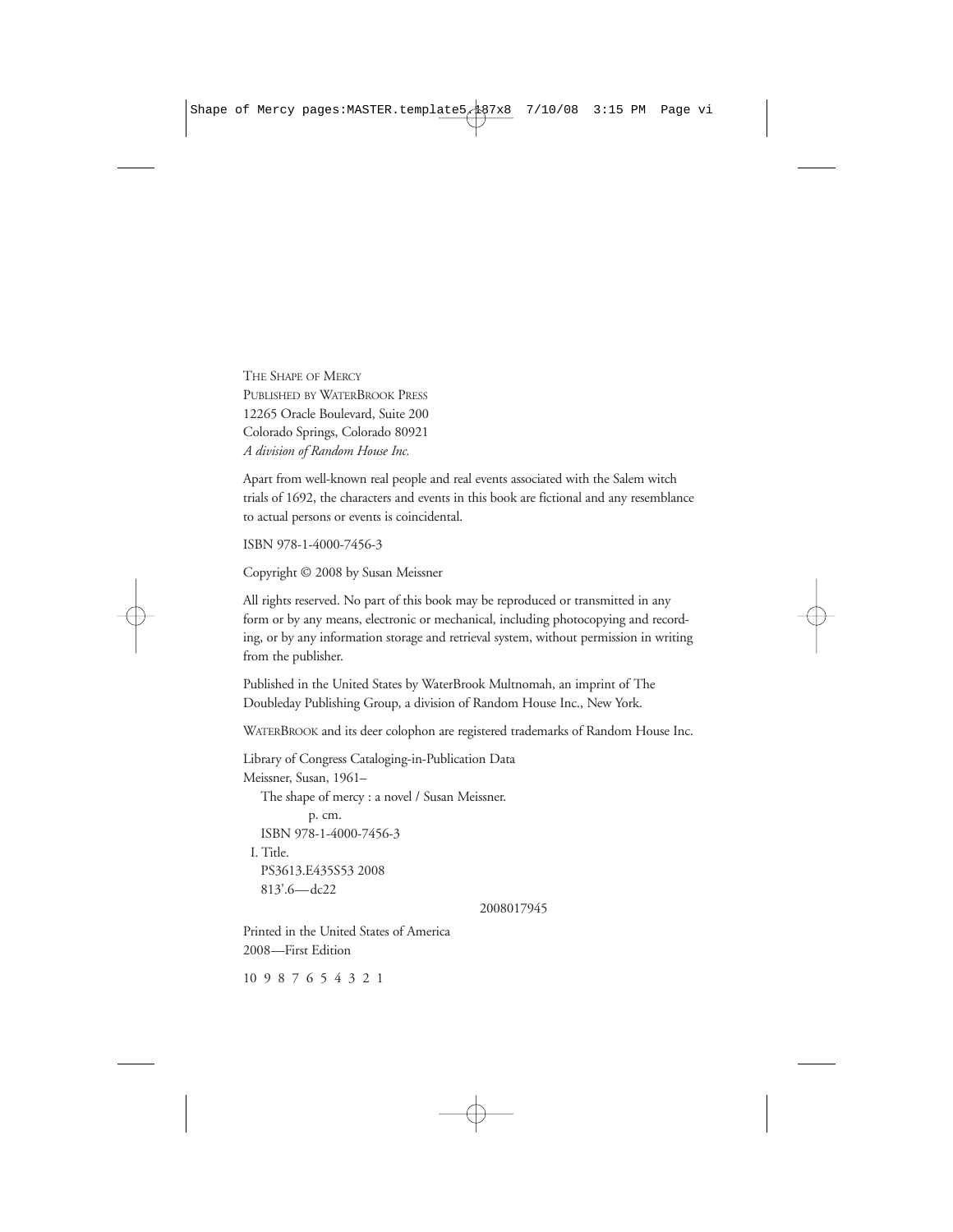$\cancel{\Rightarrow}$ 

*In memory of Connie Dorough, who loved without hesitation.*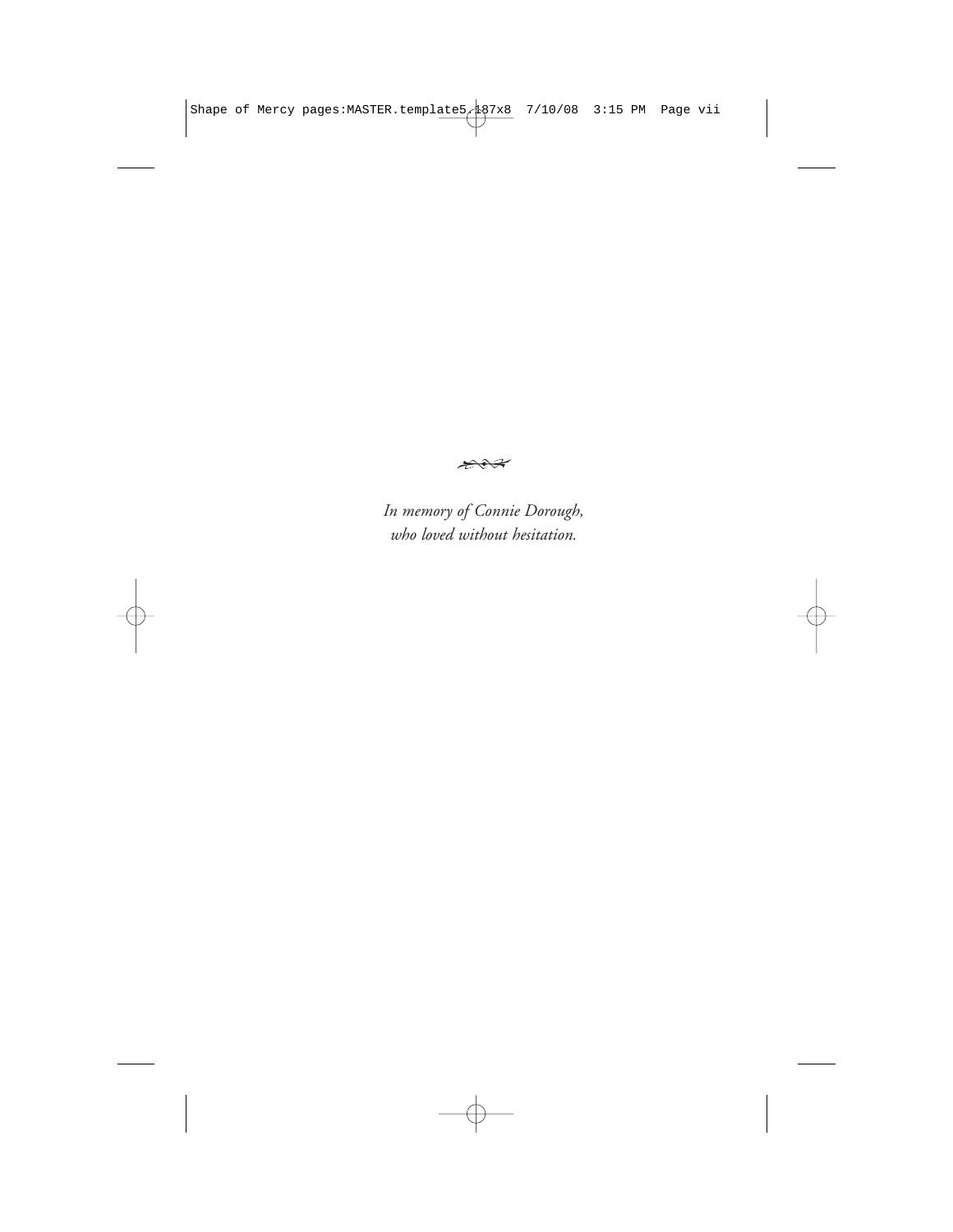*Fear is the enemy of love.*

—ST AUGUSTINE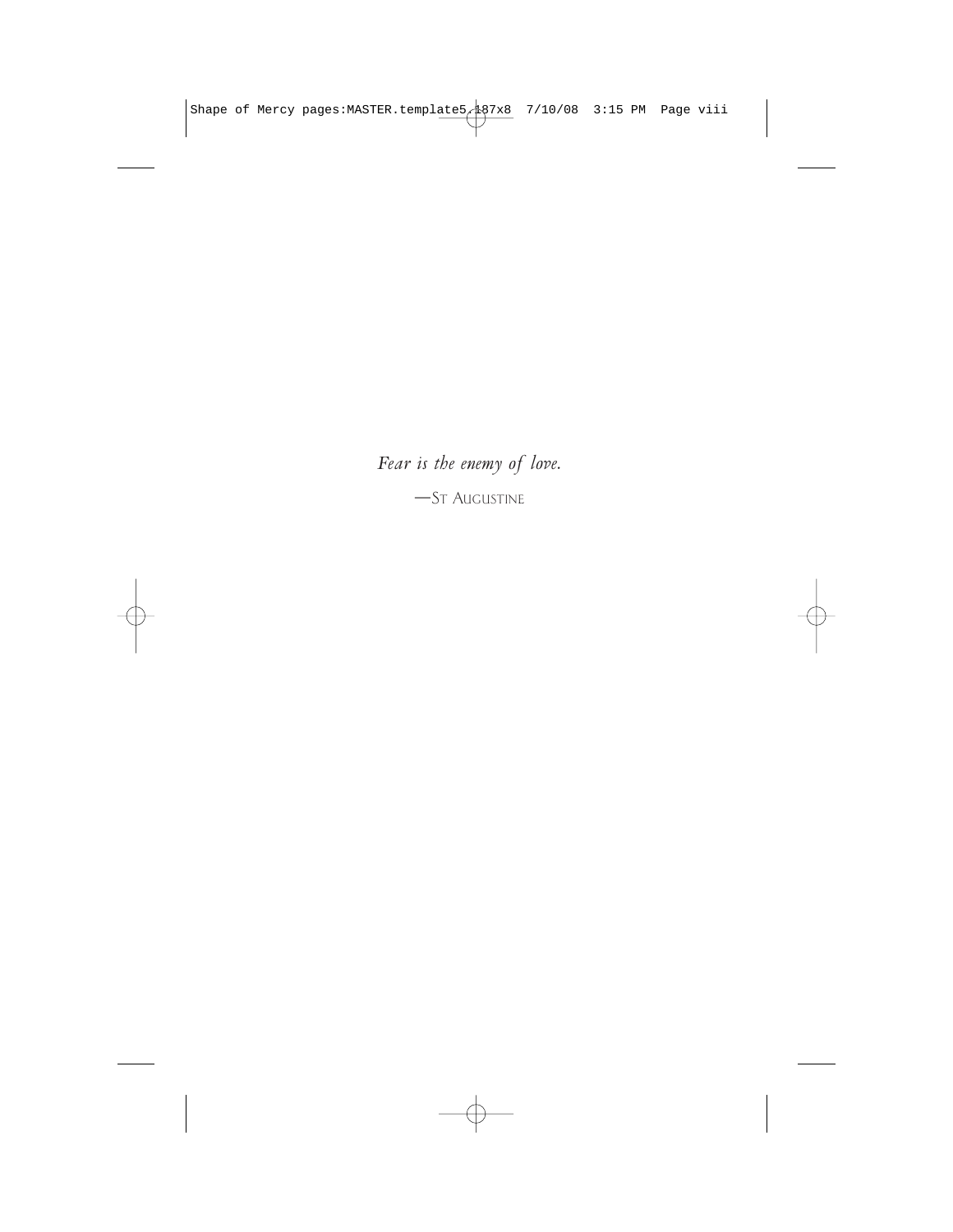$\int$ ne

I've heard the story countless times, how I grasped the delivering doctor's scrubs as he guided me into the Durough family universe of 've heard the story countless times, how I grasped the delivering docopportunity and duty. My father likes to say I came out of my mother's body insistent on being taken seriously, declaring to the doctor who held my slippery limbs that I was no helpless female unable to forge her way through the world of men.

I've seen the video. My father had the camcorder rolling when my mother pushed me into waiting hands. Dad's aim was discreet, thank goodness, because he'll sometimes show that video when he tells the story. He's even downloaded it onto his iPod. I've seen my open, squalling mouth, heard my mother's throaty cries and a nearby nurse's words: "It's a girl." My infant body is a glistening, angry shade of pink, and I am indeed grappling for the doctor's clothes as if prepared to wrestle him to the floor. My father loves that.

Whispered conversations over the years—which I wasn't meant to hear—have suggested my father enjoys retelling this story because he needs to reassure himself it's not the end of the world that God didn't bless him with a son. Neither was I supposed to hear that my clutching at the doctor's clothes could just as easily have been a cry of, "Help! I'm falling!" rather than, "Stand aside! I've arrived!"

I've long wondered if the whispering people are right. About both.

Imagine you are six, and you're hiding under the dining room table, hidden by the damask cloth that covers it, and all you can see are the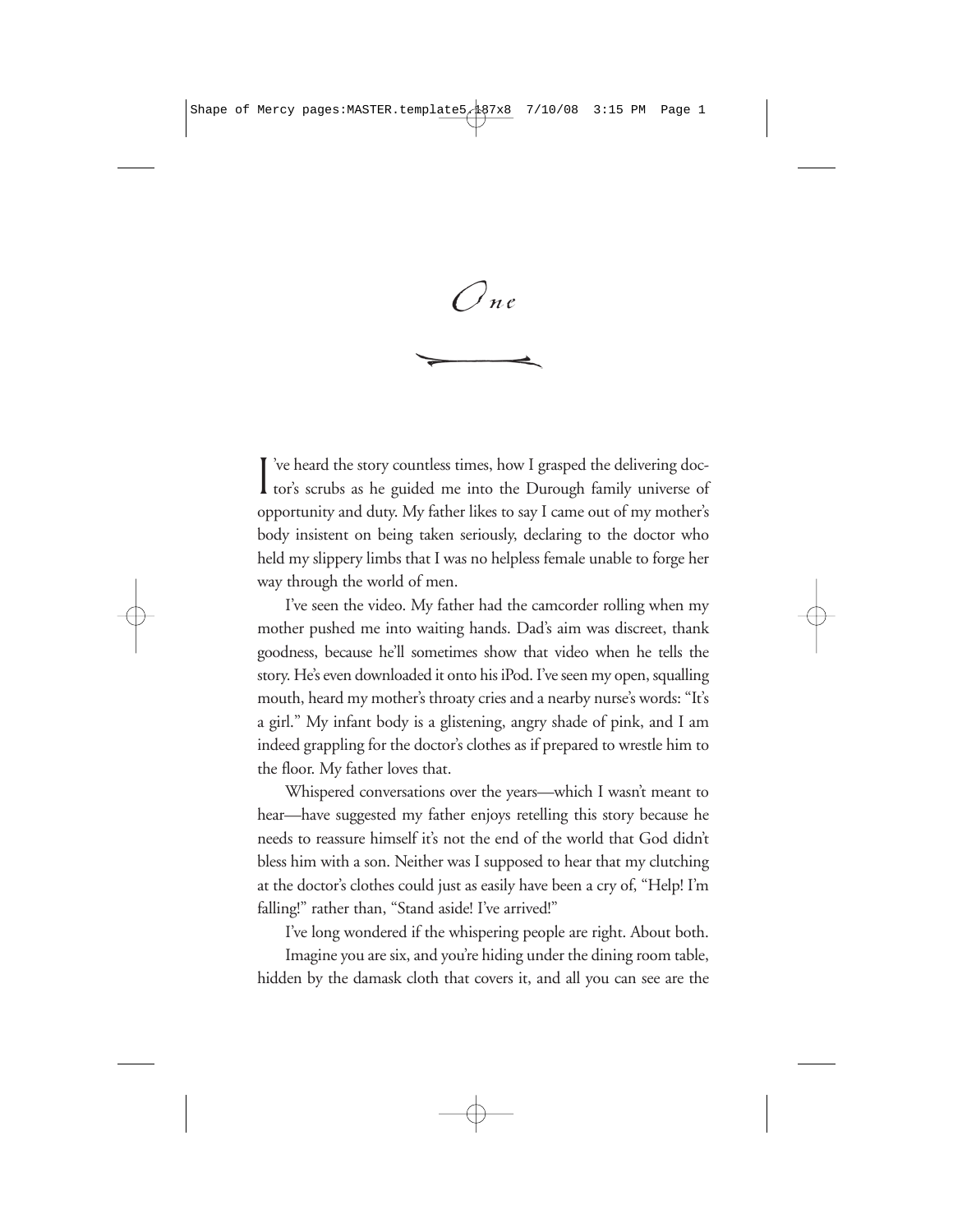shiny, pointed toes of women in stilettos, clicking their way from room to room. Their skirts swish. Their porcelain coffee cups make delicate scraping sounds as they lift and lower them onto saucers. They've just heard Bryant Durough tell the story of how his daughter, Lauren, was born.

His only daughter. His only child.

Born grappling for power.

One of them titters. "So like a man to see it that way."

"I heard Bryant and Julia have tried everything to have another child," another says.

"Really?"

"Oh, that's so sad. They're such wonderful parents."

"In vitro, too?"

"Yes. They tried in vitro three times. Three times it didn't take."

"Oh, dear."

"Think they'll adopt?"

"Goodness, no."

"No, I suppose not."

"I imagine it's hard for Bryant to be unable to pass along his side of the Durough name."

"There have always been sons born to Duroughs. He's the first not to have one."

"And to think his brother has four sons. Four!"

"Bryant puts up a good front, but I bet it drives him nuts."

"Well, at least they have Lauren."

"Mmm. But you know, for a man like Bryant Durough, it's not the same."

You hear this, and you haven't a clue what *in vitro* means, and you don't know who didn't take what they should have taken and why that is so oh-dear sad.

You do know who Bryant and Julia are.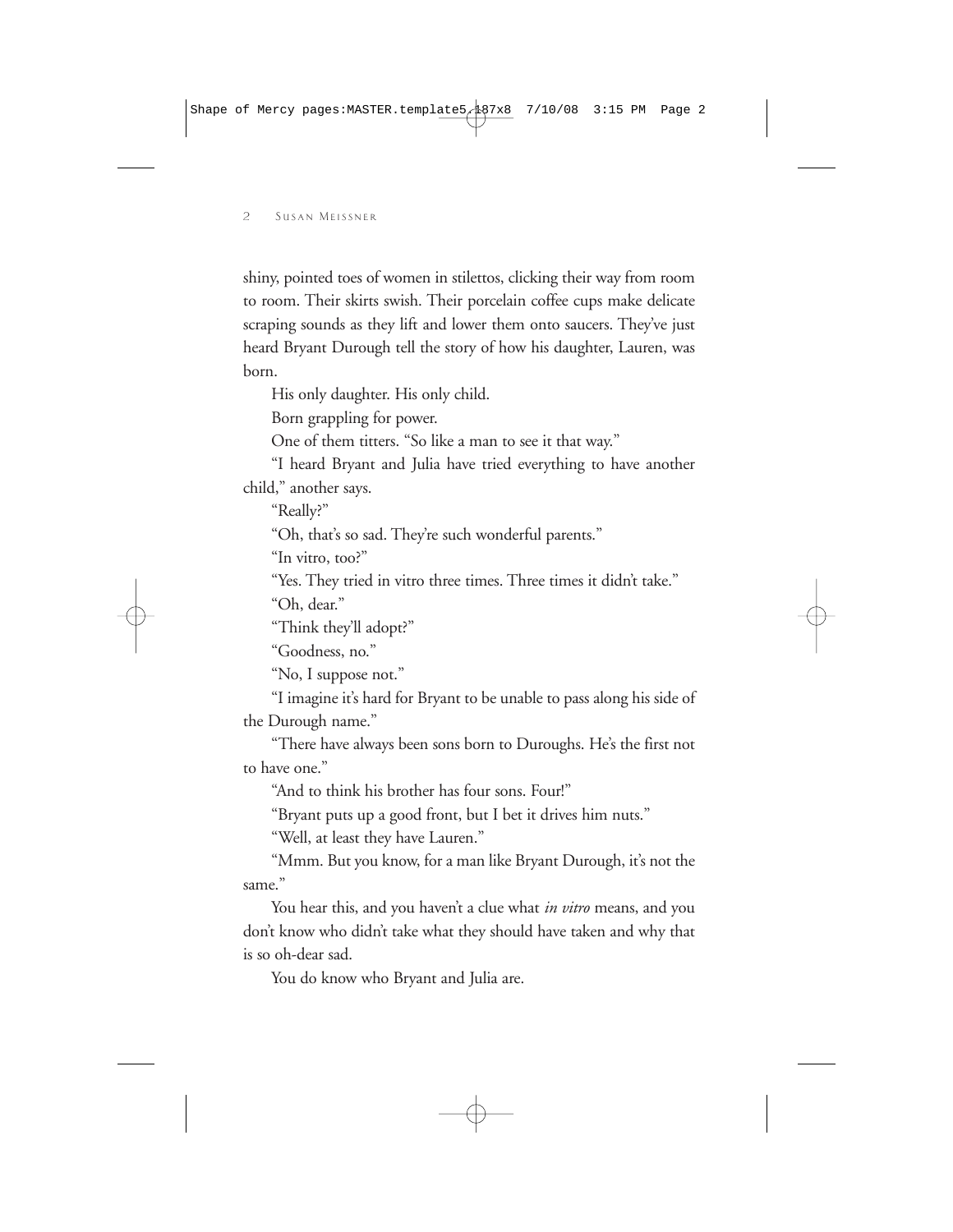And you know what the words "have another child" mean.

And the words "at least they have Lauren."

You crawl away unseen and ponder the idea of another child, another child, another child for hours.

You wonder if having another child means someone wants to buy a new one. You wonder what happens with the old one.

What do they do with the old one?

Throughout the day you consider this, but you don't say anything. You just let it tumble around in your six-year-old head. You stare at the picture in your bedroom of Jesus watching over a boy and a girl as they walk a dark forest path, and you wonder if the boy and girl are brother and sister and if Jesus loves them both the same.

When your mother tucks you in later that night and she leans down to kiss you and the scent of sweet apples is all around her, you look into her face and see nothing there but loveliness. The worry begins to fall away into the darkness, and you reach out your hand to touch her tummy, the place where babies grow. It is flat and smooth. She looks down at your hand and then back up. Her eyes are wide.

You pull your hand away.

She stays a moment longer, caressing you on the forehead where a damp curl rests, and whispers, "Sweet dreams."

She moves away from the canopied bed with its matching French provincial armoire and dresser. A seashell night-light glows at her ankles as she stands at your half-open door and blows you one last kiss.

It will be another six months before you hear again the story of how you were born.

It will be years before you find out what *in vitro* means.

And you will never be sure why you grabbed the doctor's clothes.

When I met Abigail Boyles, the woman who hired me to transcribe the diary of a girl who died too young, she said to me, "You're an only child, aren't you?"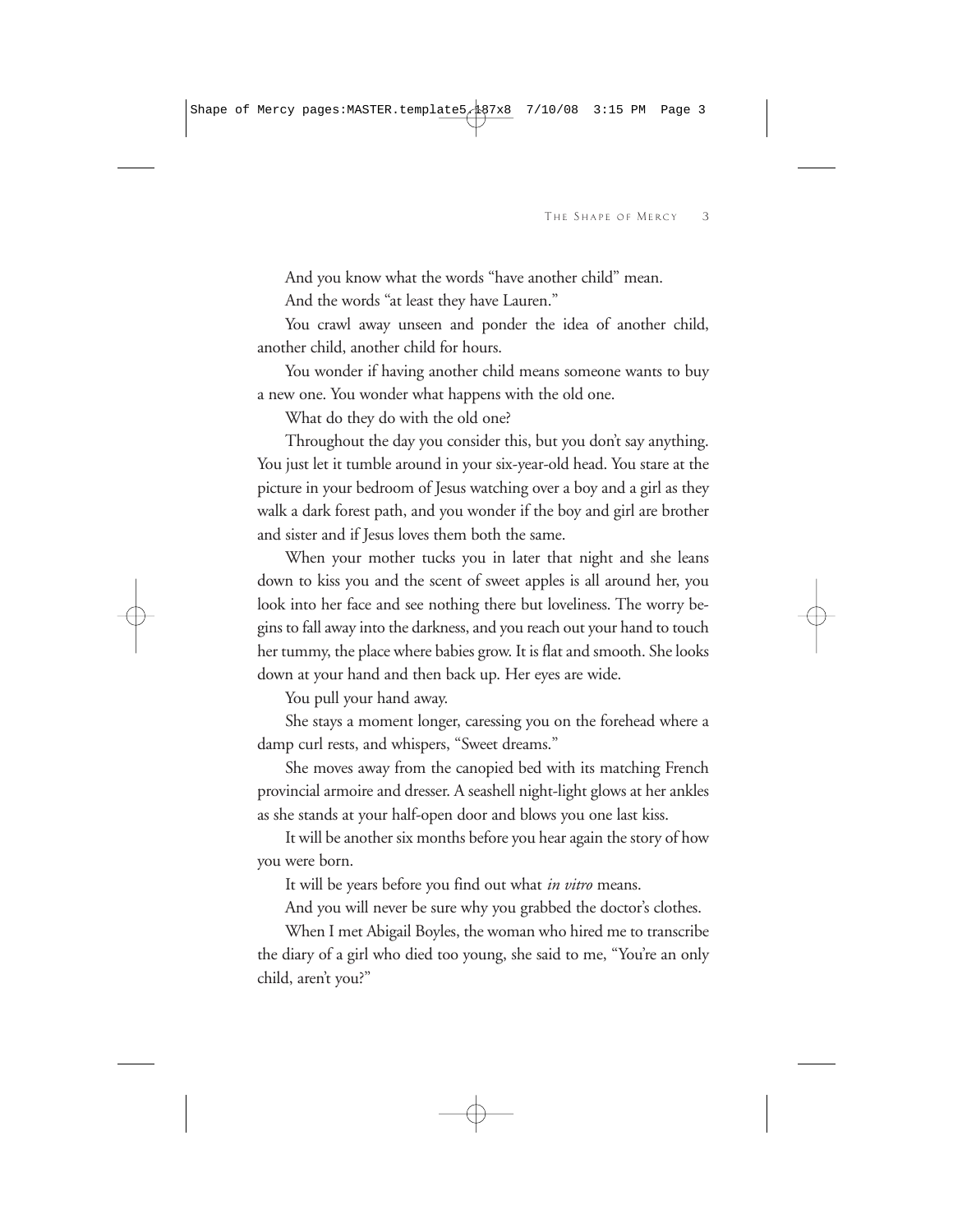I asked her how she knew. She said, "I'm one too." As if that were answer enough.

كالمنابيع

I'm not the person my father thinks I am.

I am not the determined daughter out to prove she is all the unborn son would have been.

My recent acts of defiance—choosing a state school instead of Stanford and living in a dorm with a shared bathroom instead of a gated condo—are not evidence of my determined, lapel-grabbing nature. I'm not out to prove anything. I grew up believing I was supposed to be what all Duroughs have been: industrious, entrepreneurial, and shrewd—an amasser of wealth, not for the joy of spending it but for the prestige in having it. How could I be anything else?

This is what Dad is, what his father was, his grandfather before him, and his great-grandfather before him. It is what my Uncle Loring and his sons are.

But that's not what I am.

Being a woman isn't what makes me different from all the Durough heirs before me. There are plenty of women in the family who gracefully embraced a life of privilege. My mother, for one, didn't have to stretch out her arms very far; she married into a life she already knew. My grandmother—another Durough by marriage—was tutored in the ways of wealth by her mother-in-law, a woman whose own wealth significantly outmatched the Durough fortune. You don't have to be a man to appreciate the muscle of affluence.

You don't have to be a man to inherit a destiny.

The thing is, I don't want my destiny handed to me. I want to choose it.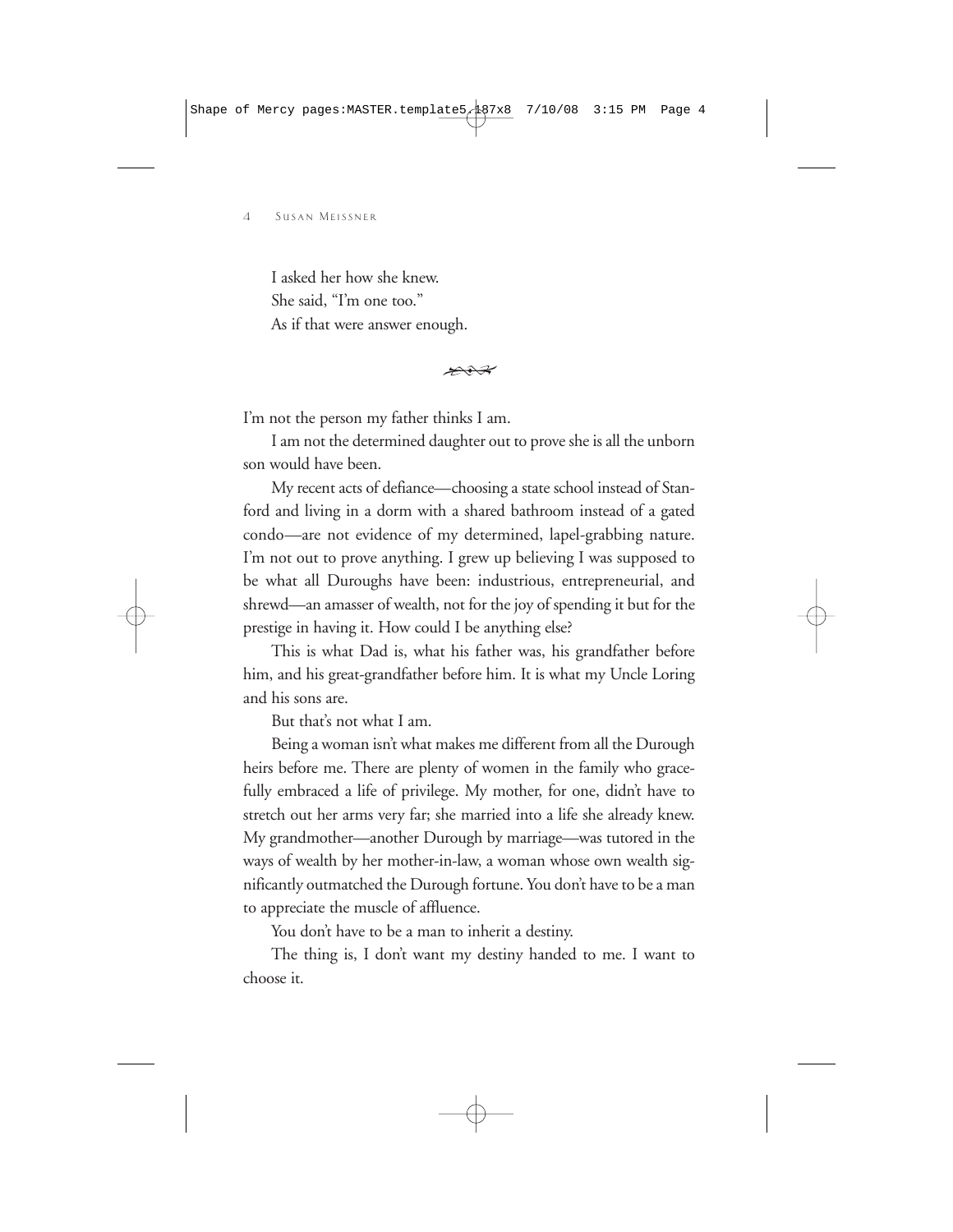This is the treasure the impoverished forget they have: the ability to choose a new road. They may struggle all their lives to stay on it, but at least they chose it for themselves.

This is why I went looking for a job to earn a paycheck I didn't need. Not because I wanted to prove I could earn my own money, but because no one expected me to do it. When you only do what is expected of you, you never learn what you would've done had you chosen for yourself.

Think of it this way. Suppose you have before you two choices: wealth or poverty. Suppose there is no middle ground. Which do you choose?

I'm young, but I have spent my two decades as an only child in the cloistered huddle of affluent adults. I've watched them, learned their language, and observed them scrutinizing the world around them, noting the disparity in the masses. And I have found that the rich and the poor have a hugely significant characteristic in common. As do the accuser and the condemned, the loved and the unloved, the free and the bound. We each think we understand the other.

We don't.

I see the truth of this in Abigail Boyles's wasted life and in a young woman's needless death.

And I see it in me, every time I look in the mirror and see the rich girl who stares back.

We understand what we want to understand. That's how it is. How it's always been.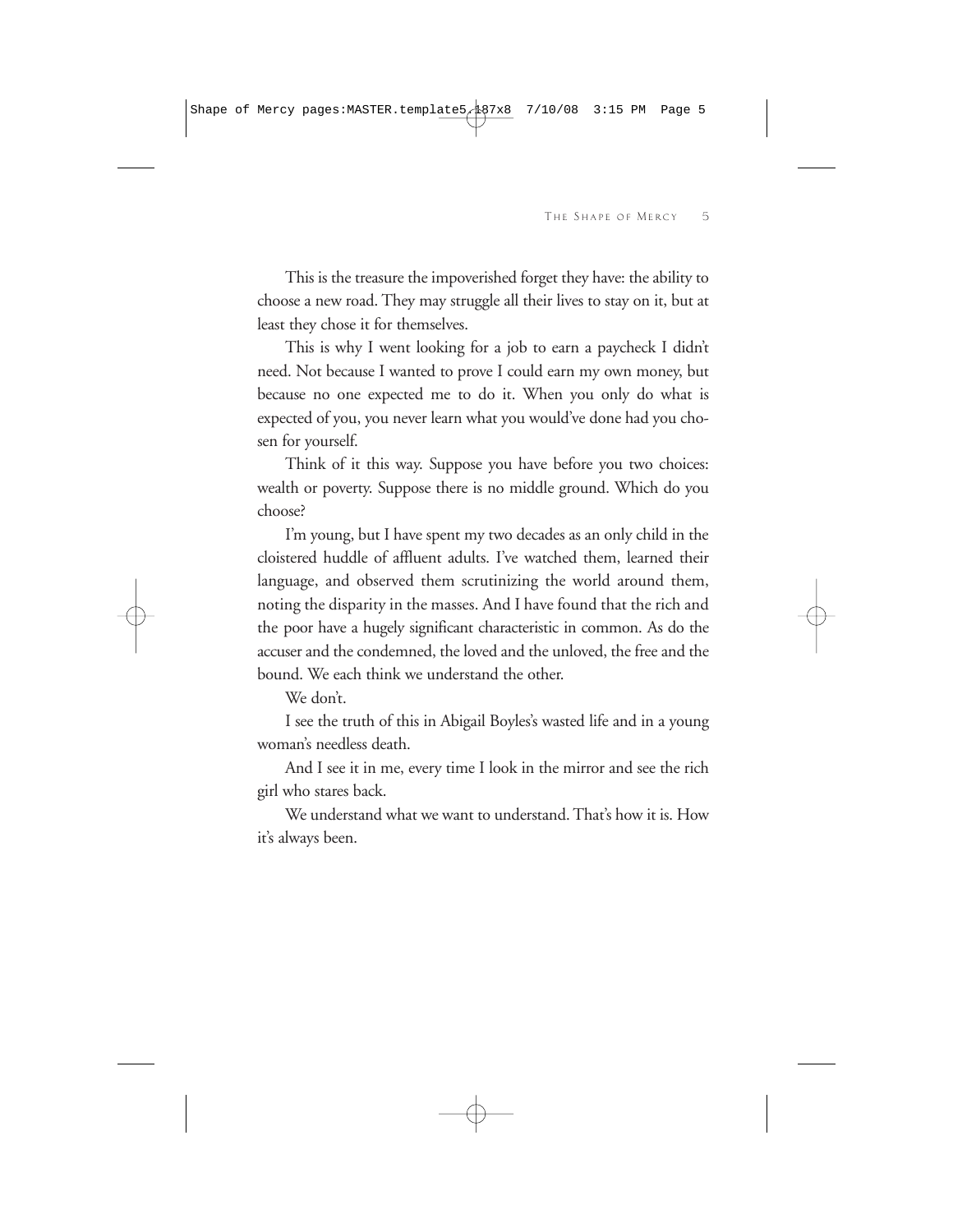$\int w e$ 

Sometimes I think I didn't find Abigail Boyles at all; she found me.<br>I have this crazy idea that if I asked her how long she'd been searching for a writer to breathe new life into the story of a young colonial woman wrongfully accused of witchcraft and sentenced to die, her answer would be, "All my life."

Abigail had been waiting for me, for someone to tell Mercy Hayworth's story. It was a story meant to be told.

I met Abigail after I returned to UC Santa Barbara from a long summer at my parents' home in Pacific Palisades, fresh from the lap of luxury and itching to be like the other sophomores in my dorm. Abigail's job posting, skewered to the English department bulletin board along with half a dozen other openings, was the only handwritten notice. The fontlike precision of her script caught my eye. The personal touch drew me.

I had just decided that day to end my dependence on Dad's monthly stipend for my living expenses, though it was something that had gnawed at me all through my freshman year. I had a vat of money I could dip my hand into any time I wanted. I'd always had it. My roommate Clarissa worked in the college bookstore and at a coffee shop, sneaking in study time whenever she could. I hardly ever saw her. I don't know that she resented my unlimited debit card, as she never said anything about it. Maybe that's what bugged me the most. That she never said anything.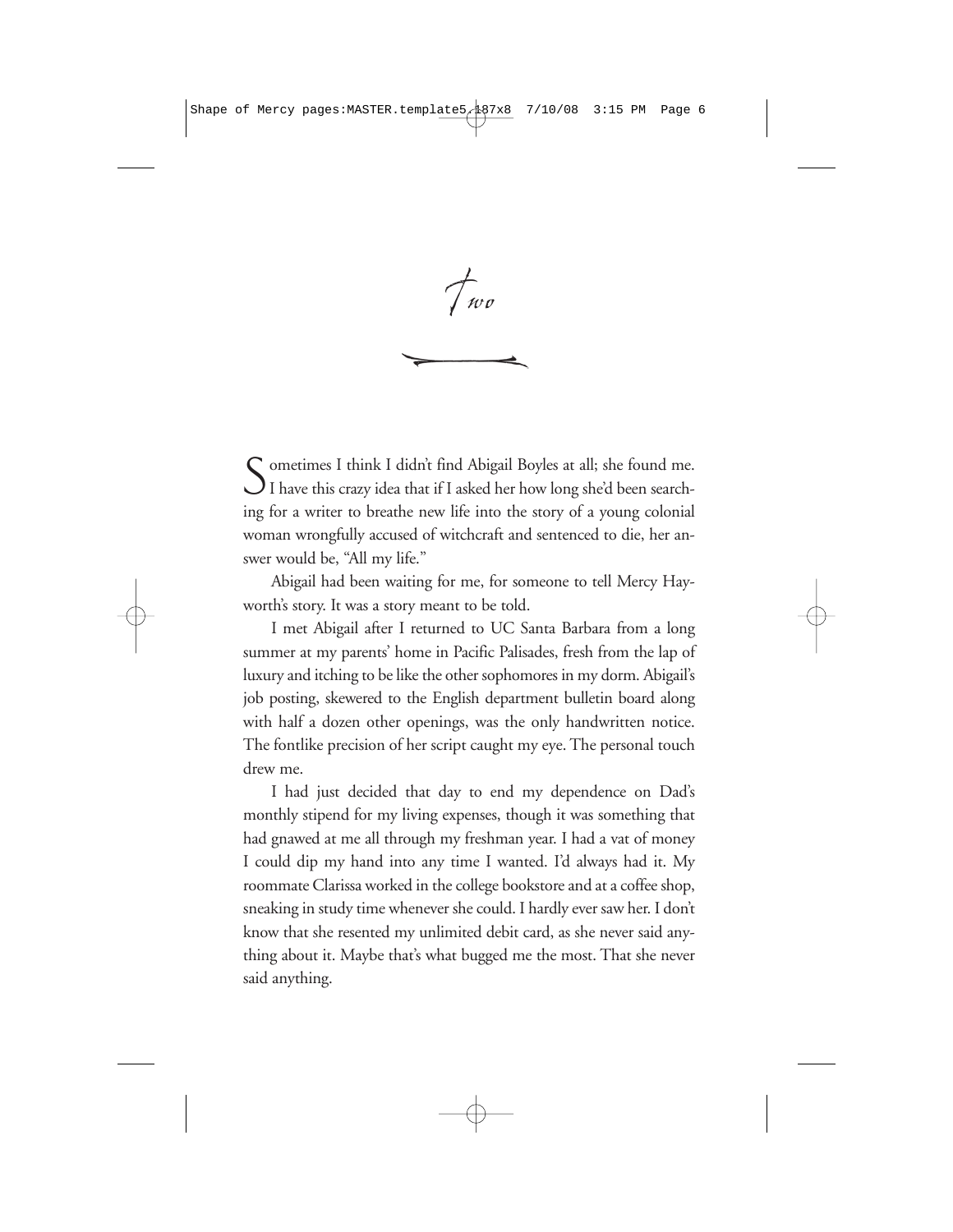Abigail had written her notice on lavender stationery using a black, felt-tipped pen. The *W* in her *Wanted—Literary Assistant* was perfectly formed, just the right amount of arc and sweep. Abigail's posting had a slightly faded patina, and it wasn't dated—that should have been a clue. It was surrounded by job postings printed on ink jet printers and bearing informational tabs torn off here and there by hurried hands.

Hers was the only notice that bore the unseen fingerprints of human touch: lavender paper meant for a personal note and words penned with a steady hand. There was no mention of Mercy's diary, just these lines and a phone number: *Wanted—Literary Assistant for transcription project. Ten hours a week for four months. Eleven dollars per hour. Prefer someone with knowledge of seventeenth-century literature.*

It was the word *literature* that made me write down Abigail's phone number. The other postings were for research assistants, copyeditors, proofers, and writing mentors. That, and the humanity of the posting itself: the artistic *W* and the unspoken knowledge that this technologically bereft employer had a project different from everyone else's.

A classmate, Lira, walked by as I was writing down Abigail's phone number on a Starbucks receipt I'd found in my backpack.

"You looking for a job?"

There was nothing unkind in the way she said it, but I felt my cheeks grow warm nonetheless. I'd had enough short conversations with Lira to know she was paying her own way through college. And she knew what most of my college acquaintances had been able to pick up, though I had made no conscious effort to convey it: my parents were wealthy.

"Um. Yeah."

Lira, a journalism major, leaned in to look at Abigail's lavender paper. My guess is she wanted to see what kind of job appealed to someone who didn't need one.

"Hmm," she said. "What do you suppose that's about?" It was clear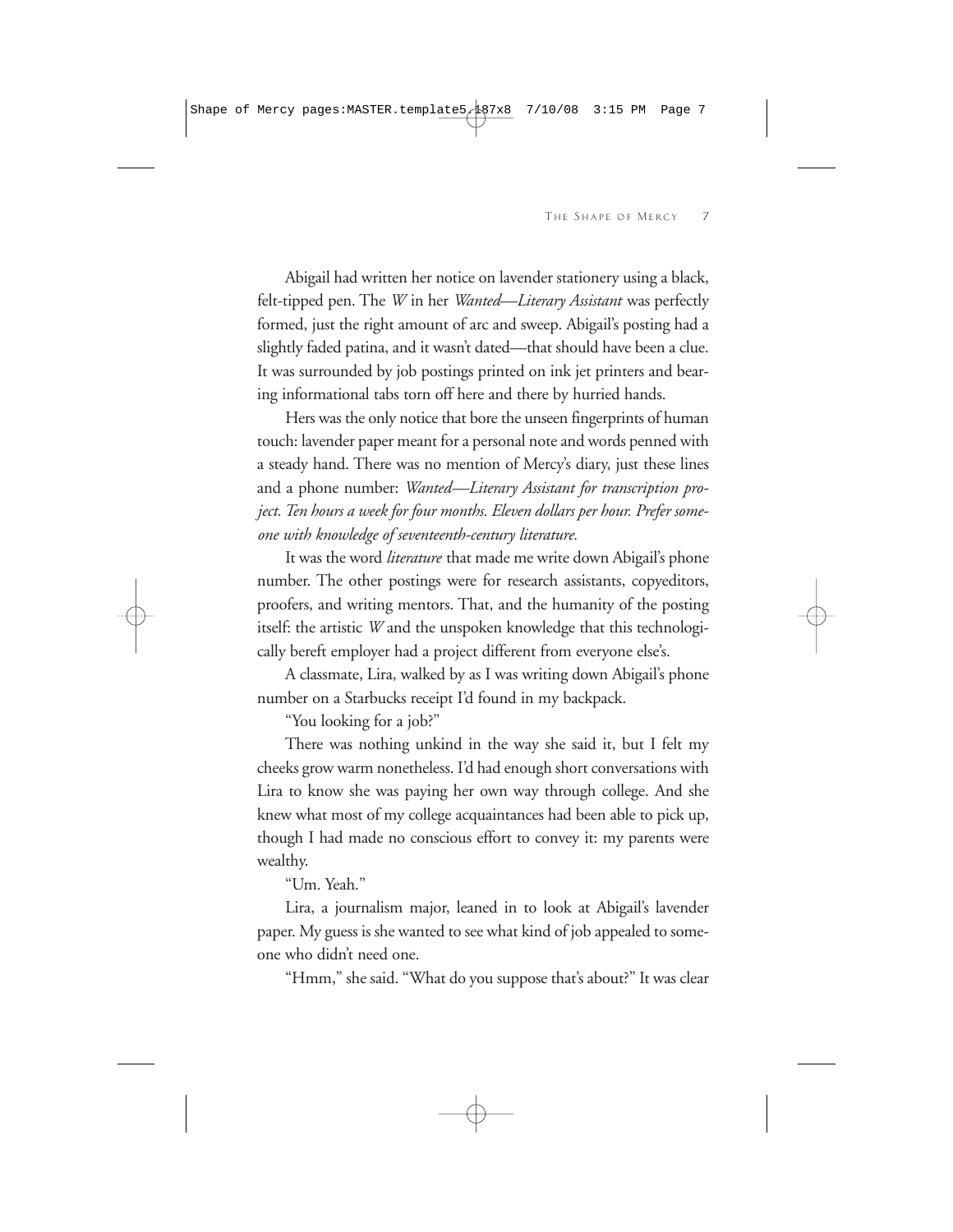Lira had no interest at all in a posting like Abigail's. If anything, she distrusted it.

I feigned casual curiosity. "Could be interesting." I shrugged and clicked my pen closed.

"This one looks good." Lira pointed to a mauve-and-taupe-colored flier for a copywriting internship at an ad agency. Half its phone tabs had been yanked off.

I could tell Lira meant well. I know now that it was a joke among the students in the English department how long the handwritten ad had been posted, and that many English majors had in desperation called Abigail and either declined her strange job offer or failed to impress her.

But I didn't know this yet.

"I'm going to give this one a try." I nodded toward Abigail's posting. "Can't hurt."

Lira readjusted her book bag on her shoulder and smiled. "Well, I hope it works out." Her eyes, kind but discerning, told me that if someone needed a job for income and résumé-building, they would've torn off one of the ad agency's tabs. But if a rich girl just wanted a little diversion for a few hours a week and the money itself didn't matter, well, here was the perfect match.

We said good-bye and she walked away.

I wondered all that afternoon if she was right: that I wasn't looking for a job because I needed the satisfaction of earning my own money. I needed something else.

Back in my dorm room, I called the number. A woman with a gentle Spanish accent answered the phone and told me she needed to ask me a few questions before setting up an interview with Miss Boyles. In the background I heard her fiddling with papers.

"What is your major?" she asked.

"English with a concentration in Literature and Cultures of Information<sup>"</sup>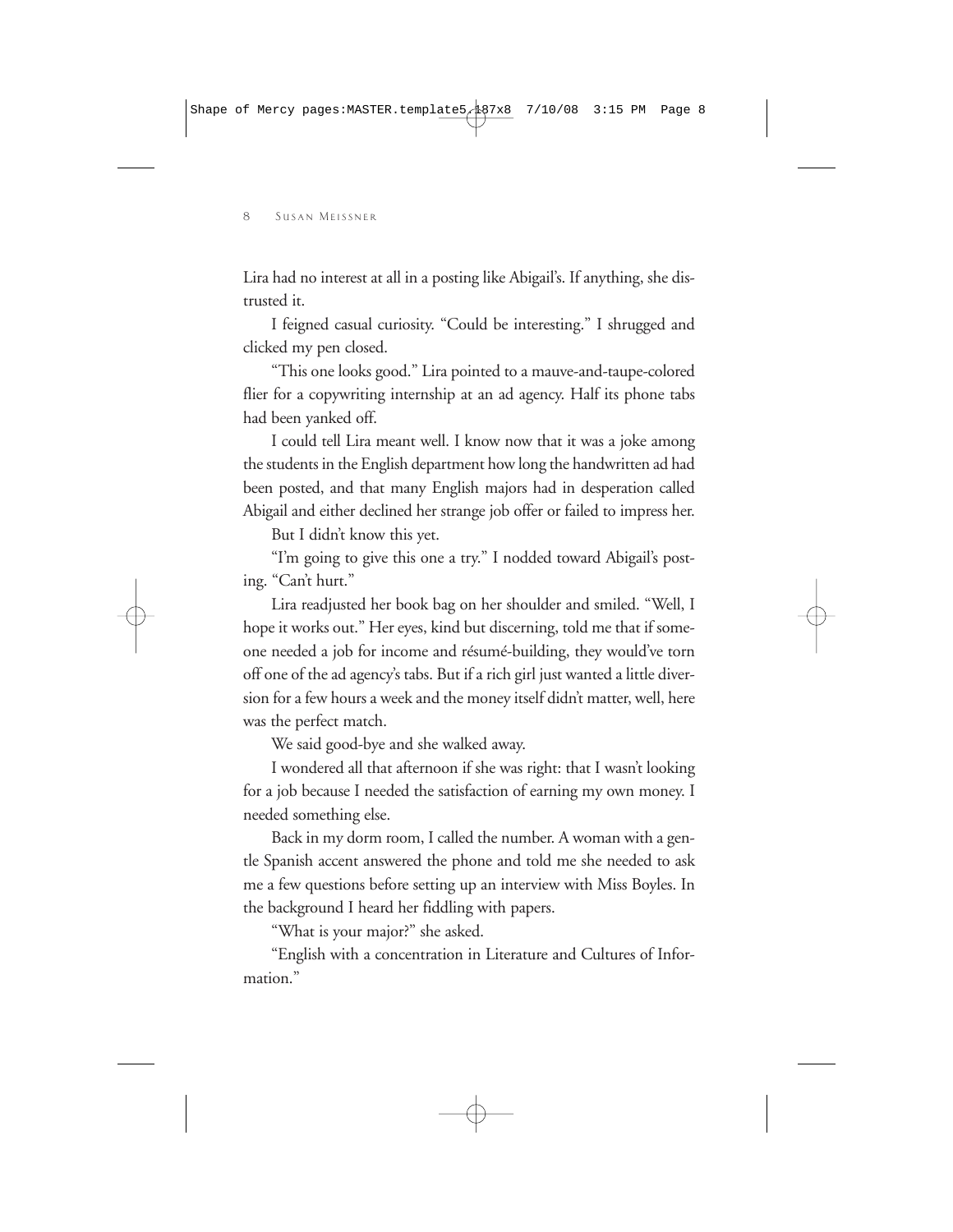I had to repeat that.

"And your year in college?"

I figured this was a sly way to guess my age. I answered anyway. "Sophomore."

"And where did you earn your high school diploma?"

This, I learned later, was to see where I was from, where I grew up, where I had learned how unfair the world can be.

"Palisades Point Academy." I had to repeat that, too.

"Can you wait a moment?" the woman asked. She put me on hold before I could answer but was back within a minute.

"Miss Boyles would like to know if you can come for an interview on Thursday. Five o'clock?"

"Uh. Well, yes."

"Okay. You have a pen? I give you the address."

I didn't recognize the street. It sounded like the address of a residence rather than an office. Abigail's home.

"Just ring the bell at the gate. I will let you in."

A gated home. Like my parents'.

"Okay?"

"Wait," I said. "Can I ask what I would be transcribing?"

The woman hesitated. I heard her cover the phone with her hand. She was consulting someone. "A diary. It's three hundred years old. It belonged to an ancestor of Miss Boyles who lived during the Salem witch trials."

The connection to Mercy Hayworth was immediate, and I hadn't even heard her name yet. My interest instantly soared. A diary. Literature of the most intimate kind, amazingly personal and revealing. Penned during the Salem witch trials and kept for three centuries. Somehow I knew it was the diary of a woman, not a man. A woman with secrets. This resonated within me more than anything else: a diary was where secrets were recorded.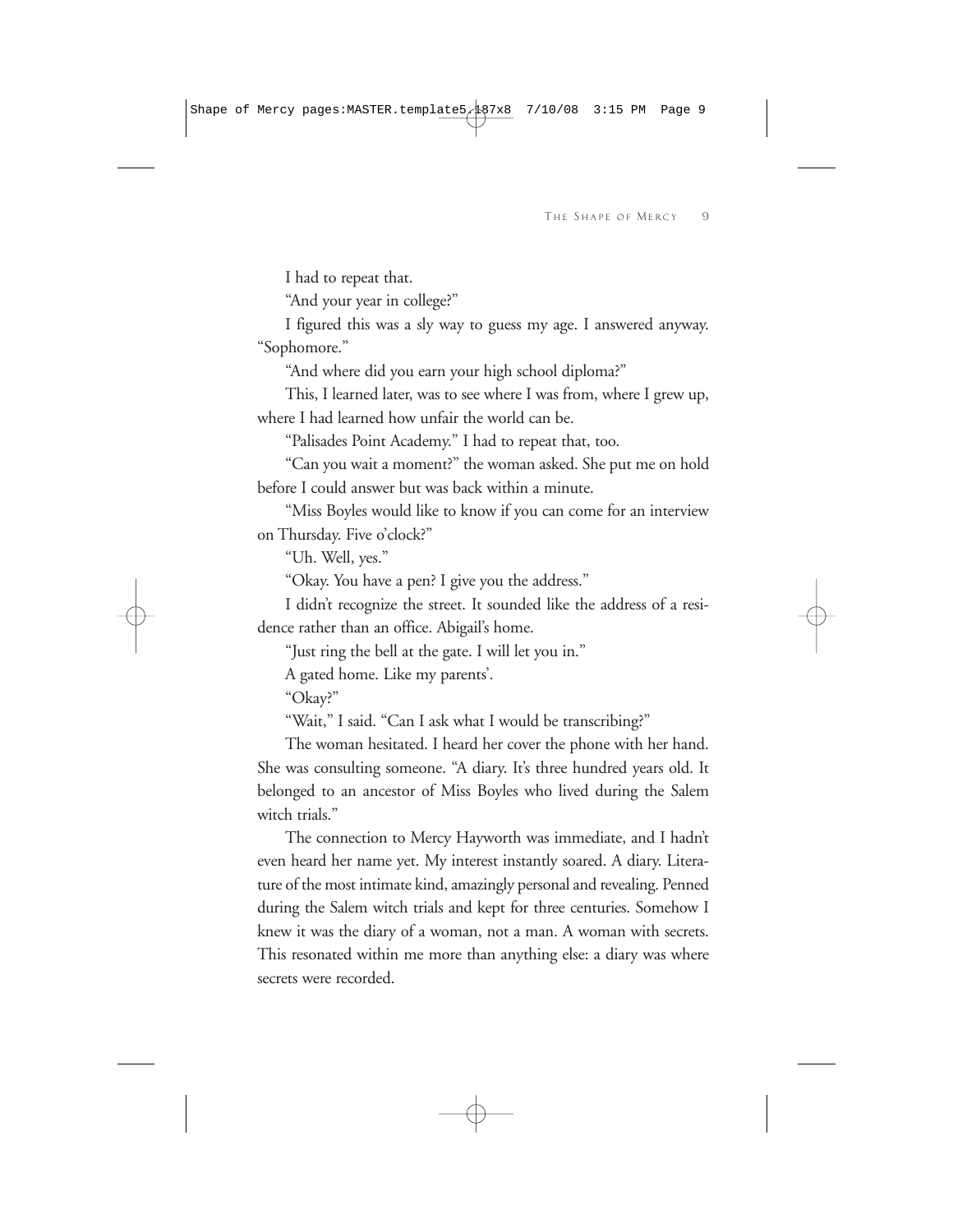I wanted this job. I had secrets of my own.

"Okay?" the woman asked.

"Yes," I said. *Yes, yes, yes.*

"Okay." She hung up.

I stared at the address in my hand for a moment, then went to my computer and googled it. I studied the map and realized Abigail lived in an older, stately neighborhood where the moneyed families of early Santa Barbara built their mansions.

I wasn't sure how Dad would react to my taking on a part-time job that had nothing to do with Durough enterprises, but I knew he would approve of this: my prospective employer lived the kind of life he was familiar with and trusted.

I waited until after I knew my parents had eaten dinner to call my dad and tell him he no longer needed to deposit the spending allowance in my checking account. I practiced saying it a couple times before I called so I would sound calm and confident, like it was the most natural thing in the world to earn my own money.

He took the news better than he had taken my other decisions that made no sense to him, like choosing Santa Barbara instead of Stanford and majoring in something other than economics. Dad was slightly amused, a bit perturbed, but subtly proud of me for doing—albeit without grace—what all Duroughs of the past had done: made things happen instead of let things happen.

I wanted to earn my own money. I was making a business decision. He liked it.

My father does not control by domination; he controls by persuasion. There is a huge difference. I have never felt ignorant or inferior around him, only the pull to conform. It's a very strong pull. My father possesses a keen ability to make people do what he wants them to do. Couple that with his good looks, calm demeanor, and disarming confidence, and it's no wonder I tremble at the thought of disagreeing with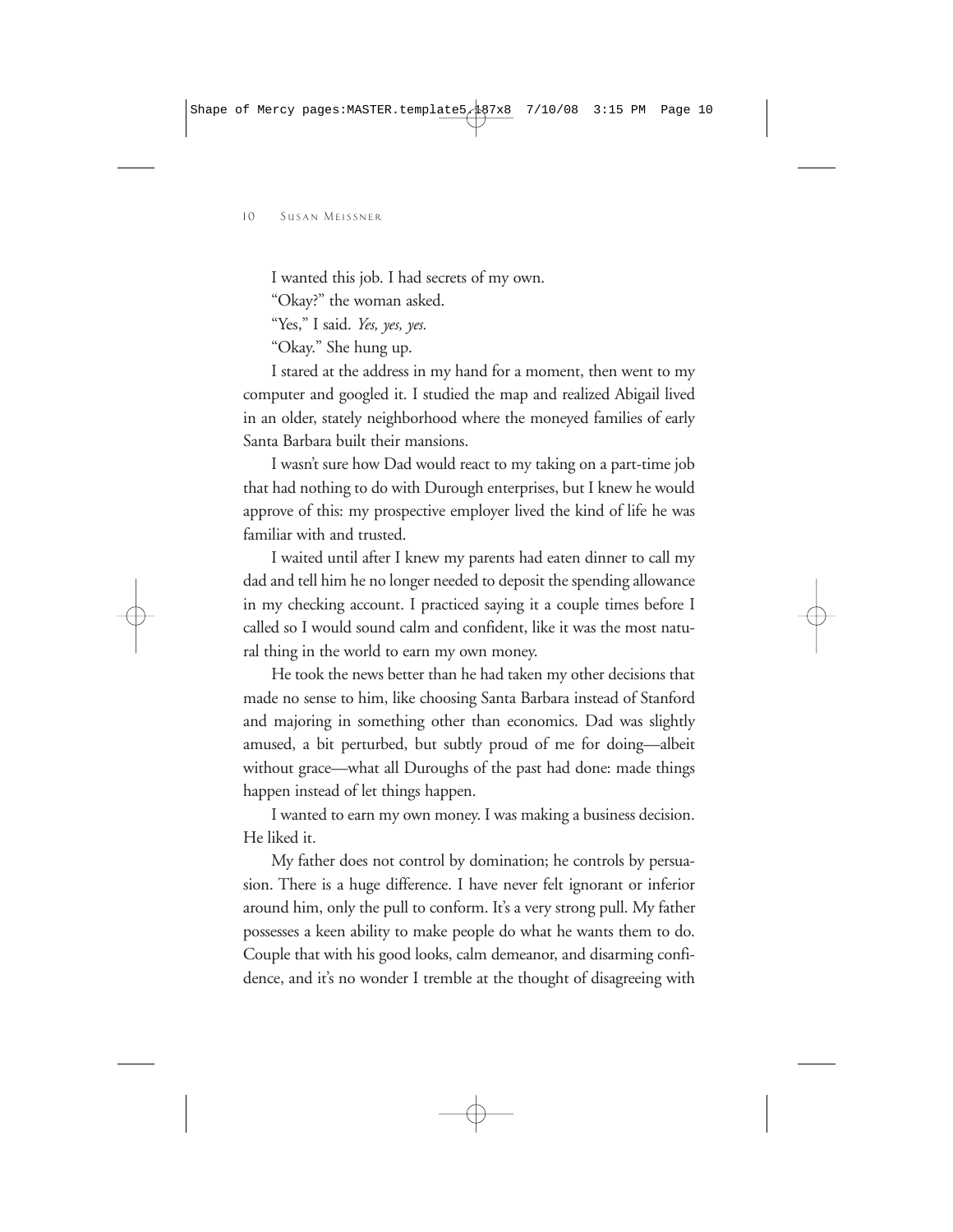him. I'd won the battle of where to get my undergraduate degree, but I doubted he would concede anything else.

When I told him about the job, I could almost hear him thinking, *This will be good for Lauren. She'll come to see success lies on just one road. The Durough road.*

He wanted to know the details.

"So it's hourly?"

"Yes."

"How much?" he asked, even though we both knew it didn't matter.

"Eleven," I said as confidently as I could. I knew his gardener's assistant made more plucking snails out of the Durough flower beds.

"And you'll be doing what, exactly?"

"Transcribing a diary."

"Well, that's different. What kind of diary? Whose is it?"

"It belonged to someone who lived three hundred years ago. I think it'll be very interesting."

He paused for a moment. "You know you could do consulting work for me online for a few hours a week, Lauren. I told you that a long time ago."

Yes, I knew. "I just want to try doing something on my own."

"Well, if you really want to do this, I won't tell you not to."

I refrained from telling him I was not asking for his permission.

"And if you're set on earning your own spending money, I can appreciate that. I can even get behind that," he continued.

I cringed. The words "spending money" put my experiment instantly and squarely into perspective. It was clear to us both that I was still wholly dependent on his wealth for everything else. He didn't mean to sound condescending. He meant to remind me of the big world that awaited me—his world. My little project was just that: little.

"Thanks, Dad."

"Good luck with your interview."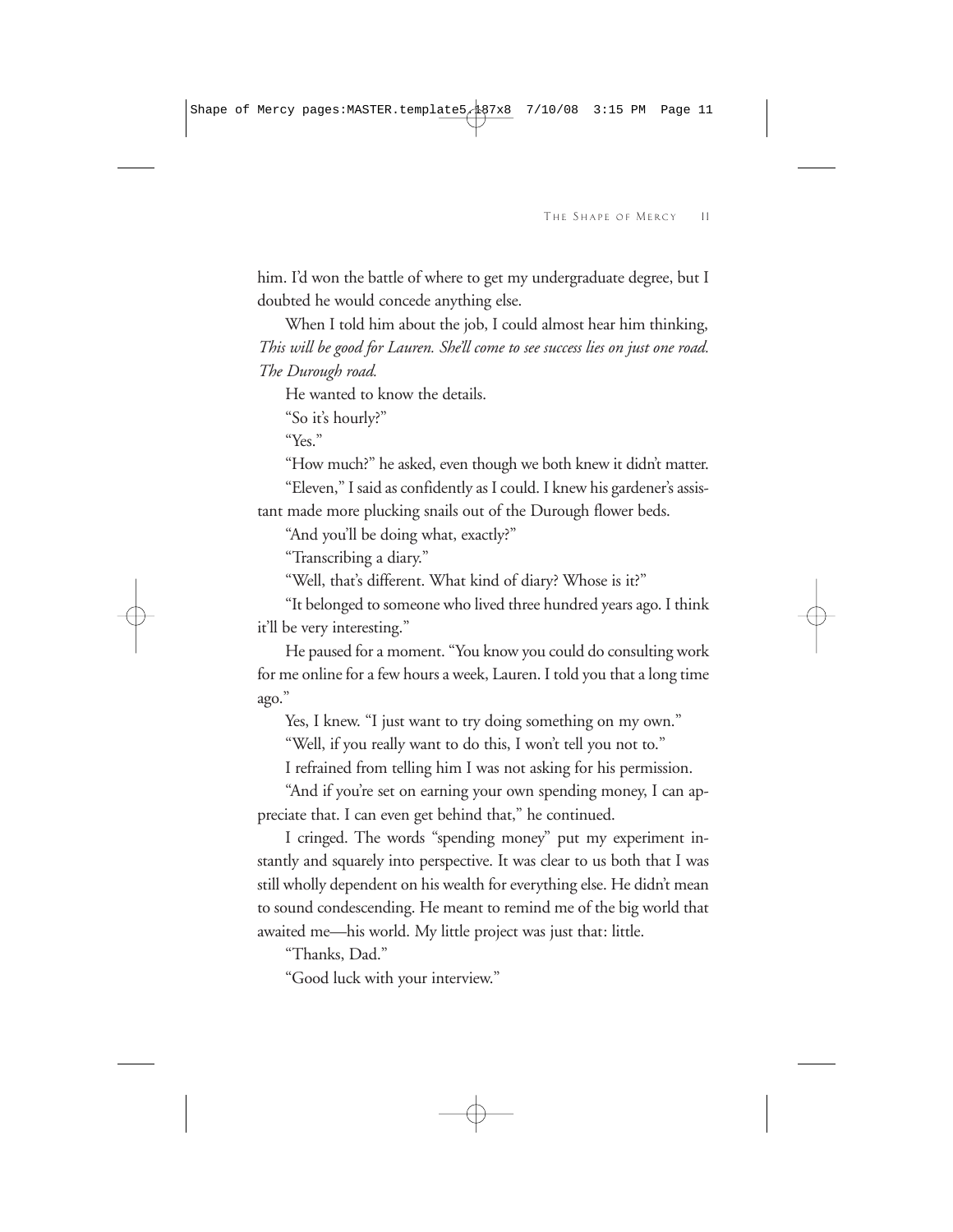My cheeks felt hot. "Yep."

"Mom wants to say hello."

"Okay."

"Let us know how this works out, okay? I'd like to hear more about it sometime."

"Sure. Bye."

I heard the phone being passed from one hand to another. I raised my free hand to my face to rub away the warm hues of humiliation.

"Lauren! You're getting a job?" My mother didn't sound alarmed or annoyed. Just surprised.

"Just a few hours a week, Mom. And I may not even get the job. The interview's tomorrow."

"Well, I'm sure if you're being interviewed, you'll get it," she said, as only a mother can. Then, as if to prove she had no doubt I would get the job if I wanted it, she moved on. She reminded me that my Uncle Loring's fiftieth birthday party had been moved up a week. She'd told me several days earlier that the two-day affair was now being held in two weeks instead of three because Uncle Loring had to go to Singapore. I told her I'd be there.

I don't think Mom thought I had forgotten. She just wanted to remind me where I belonged.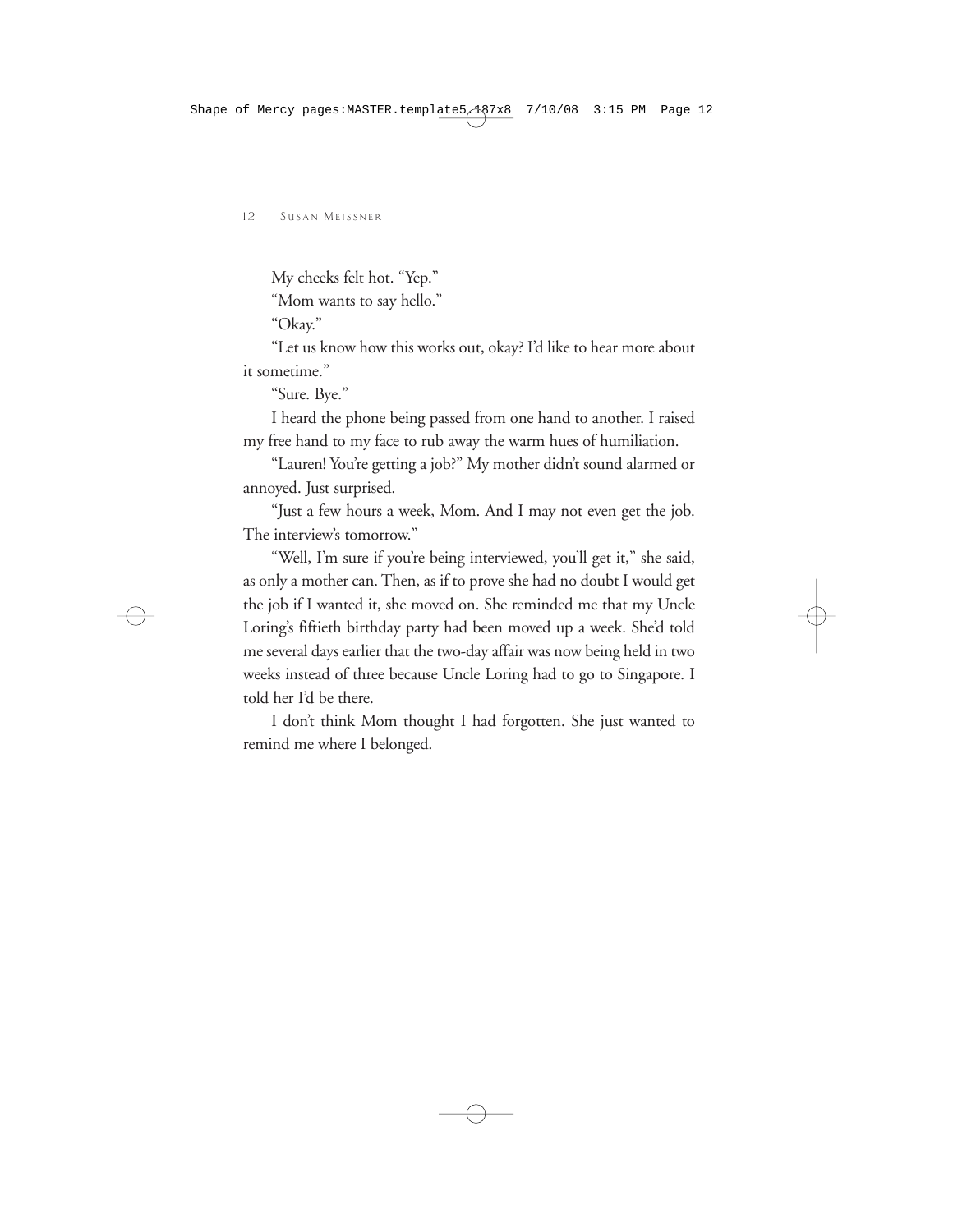Three

 $\bigvee$  y first impression of Abigail Boyles was that she was unbreakable. Despite her delicate, eighty-three-year-old body with its transparent skin and her glistening, over-watered eyes, she stood straight and stiff-necked when we met on her threshold, with not a hint of frailty to her. A map of wrinkles hardened her face rather than softened it, as if the creases had been massaged into place by sleepless nights, hours of regret, and steady frowning. I knew in a moment she was a woman who had always been alone, yet this did not mean she hadn't loved or been loved. There was an underlying sadness about her, though she smiled genuinely. A sadness that made her unyielding rather than vulnerable.

I was let into Abigail's massive Tudor-style home by Esperanza, the woman who had answered my phone call two days before. She introduced herself as Miss Boyles's housekeeper. Abigail stood behind her, wearing lavender pants the same color as the stationery she had used for her ad. She stood so close she could've easily answered the door herself, and I wondered why she had shadowed her housekeeper to the door. I found out later she wanted to look past me to her circular driveway and see what kind of car I drove.

I drive a BMW.

When she spoke, Abigail's voice was low, controlled, and carefully measured out. It seemed the voice of a younger woman. She extended her hand.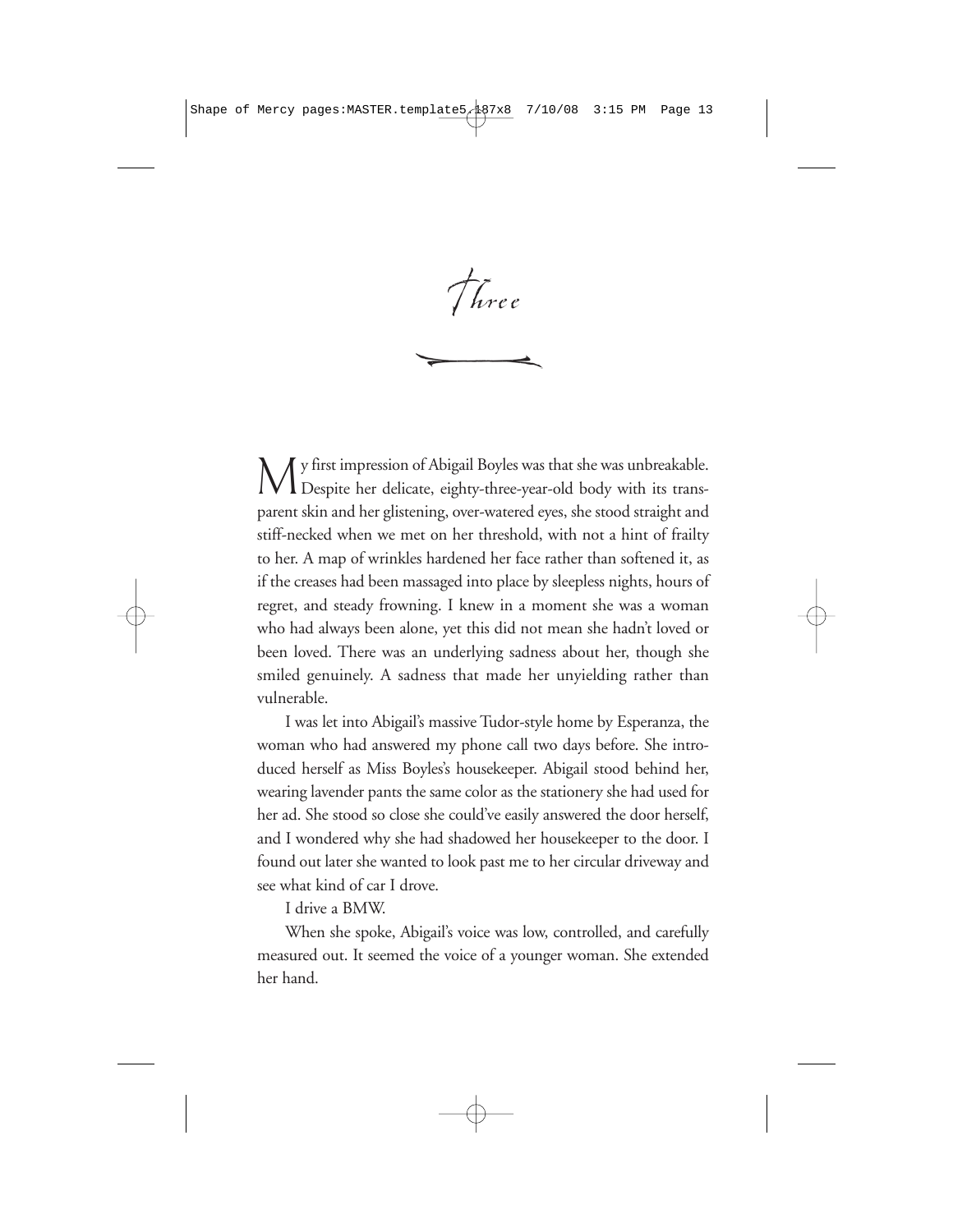"Abigail Boyles," she said.

"Lauren Durough." I took her hand. It was cool and watery-soft, like she had just lifted it from a jar of formaldehyde. I let go as soon as it was polite to do so.

"Esperanza, Miss Durough and I will meet in the library." Abigail looked straight at me as she spoke.

"Right this way." Esperanza closed the front door behind me and motioned to a set of closed double doors on one side of the tiled entryway. I saw matching double doors on the other side, open to reveal a sitting room in maroon and cream. From the doorway I could see it was beautifully but sparsely decorated and looked as if it were never used. Ahead of me, an L-shaped staircase with paisley-carpeted steps led to the upper floor, and more doors lay beyond the staircase at the end of the long hallway. One door was fully open, revealing large black-and-white floor tiles, flashes of chrome hanging from the ceiling, and countertops free of clutter. Afternoon sunlight fell on a bowl of strawberries sitting near the edge of an island topped with polished granite.

Esperanza opened the double doors across from the sitting room, exposing a room that did not fit with the little I'd seen of the house. Abigail's library was overly furnished, exploding with paintings, tiered candles, vases of flowers, pillows and cushions—and bursting with books. While the sitting room appeared purely decorative, the library looked as though Abigail spent every waking moment in it, surrounded on all sides by piles and stacks and cases of books.

It was the first time in my life I'd been surrounded by books and felt uneasy. Only half of them were housed on shelves. The rest were loose, unfettered, poised as if to attack.

"Please have a seat." Abigail pointed to an armchair that sat among towers of pages stacked around it like scaffolding.

I walked to the chair, sat down, and minded my ankles as if the books closest to me might nip at my feet. Abigail sat across from me in a similar chair, surrounded by Shakespeare, Milton, Chaucer, and Socrates.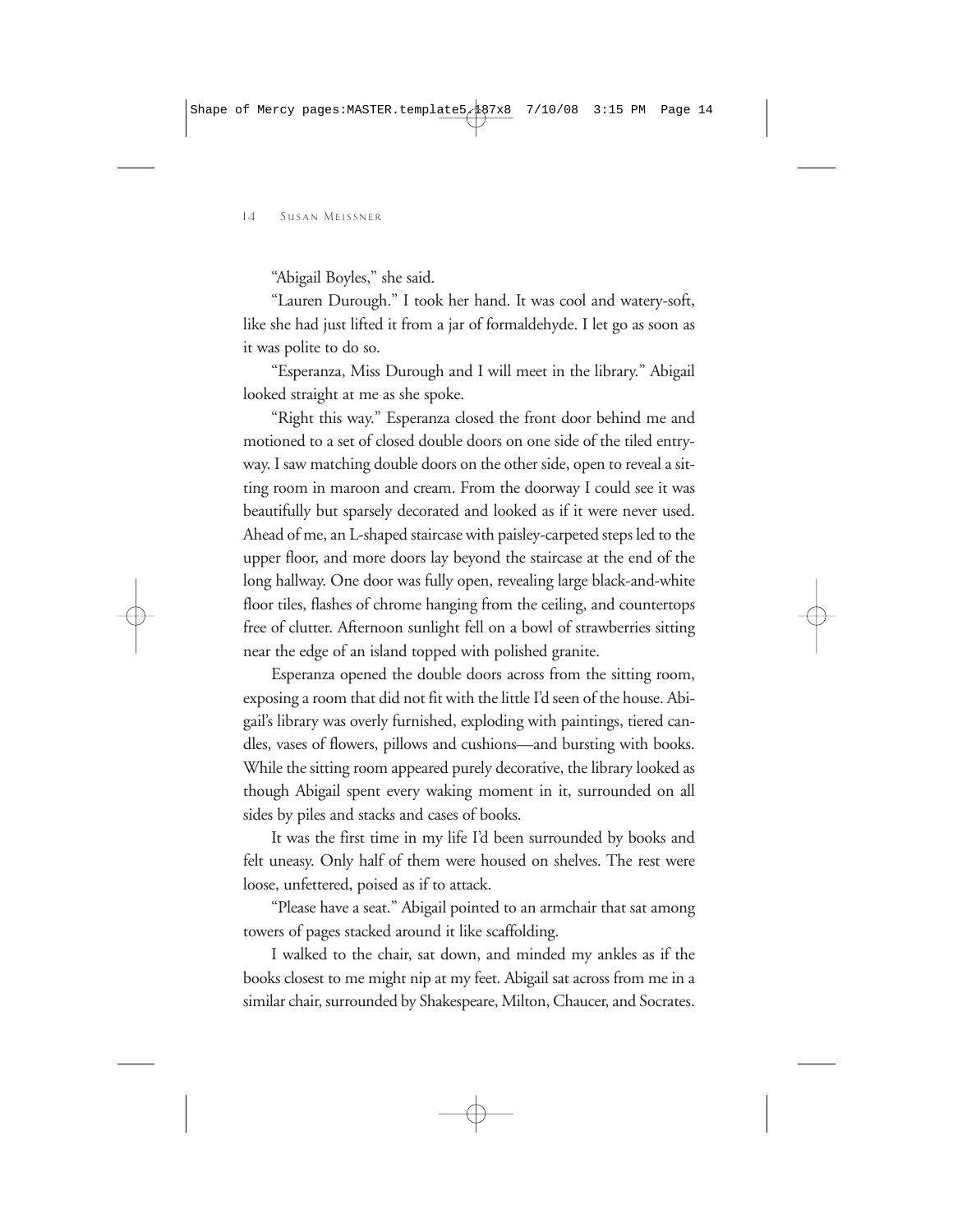Esperanza closed the door and I immediately felt claustrophobic. Abigail smiled as if she knew and wanted to assure me I was safe.

"So, what intrigues you about this job, Miss Durough?"

I'd practiced the answer to a question like this after searching the Internet the night before, educating myself at midnight on how to nail a job interview. I was prepared to say the job called for an interesting blend of skills and abilities I happened to have, but what came out of my mouth were two unrehearsed words:

"The diary."

Abigail's smile deepened; she liked my answer. I mentally formed answers to the question Abigail would surely ask next. *Why is that?*

But that's not what she said.

"You like secrets."

I colored. "I like autobiographies. I like seventeenth-century literature."

"Mmm." She waited for more.

"And I'm drawn to what a woman who lived three hundred years ago would write if she thought no one would ever see it."

Abigail nodded once. I satisfied her on this point and on another: I correctly guessed the diary belonged to a woman.

"Tell me about yourself," she said.

The nail-the-interview sites told me, when asked this question, to stick to details that matched the job's requirements.

"I'm an English major, an honors student, and I like to write fiction in my spare time. I love to read. I like Jane Austen, the Brontë sisters, George MacDonald, some Hemingway, some Steinbeck. I've studied a wide variety of writers: Shakespeare, Dickens, Dostoevsky, Tolkien."

"A true fan of literature," Abigail said like she was announcing it to the audience of books all around us, convincing them I could be trusted. Another point for me. "I think literature reveals more about us than history does." Abigail settled back in her chair. I hadn't realized she'd been sitting forward.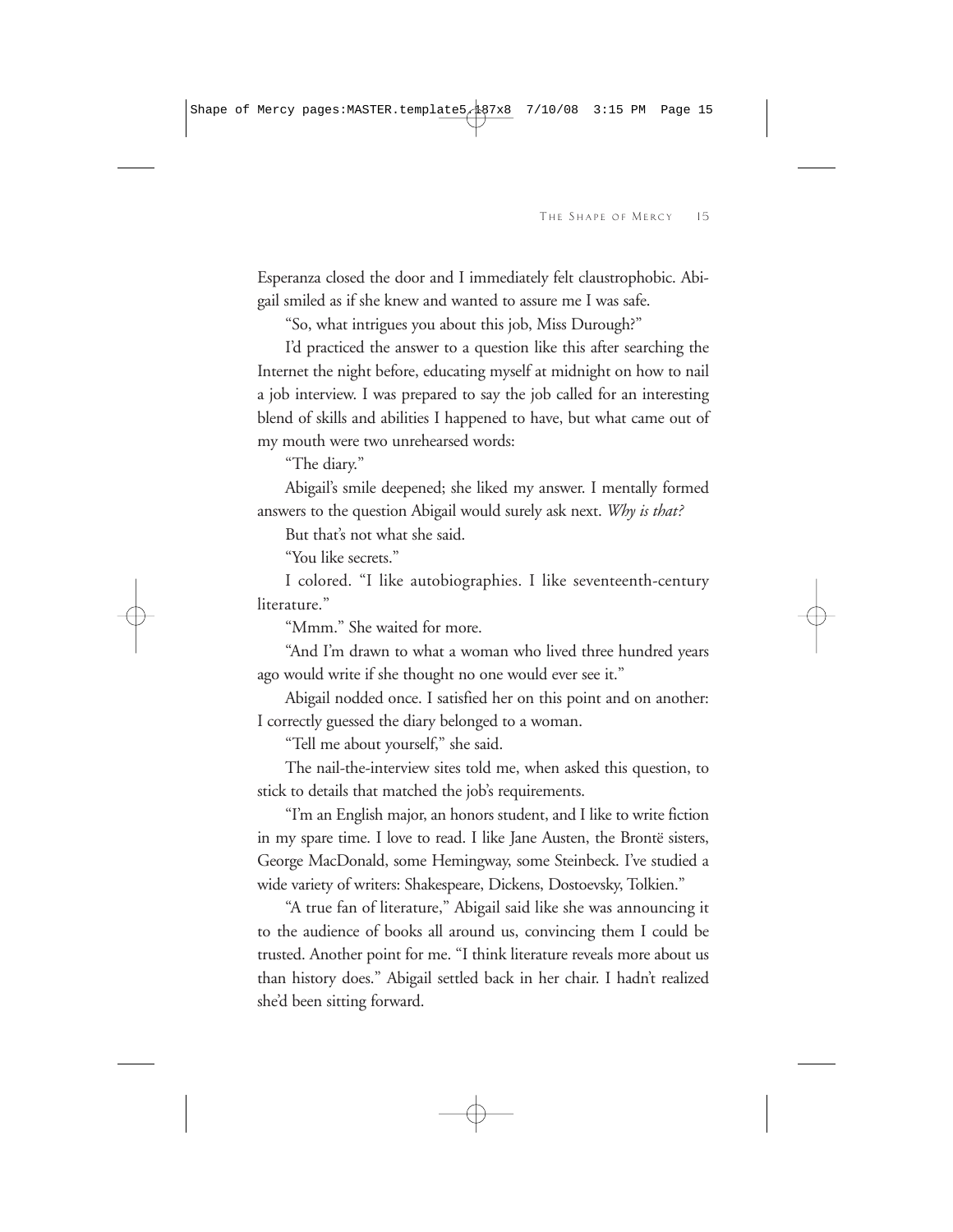She was right. I told her so.

"You've chosen a very interesting focus for your major," she said next.

I didn't know if that was a compliment. I said nothing.

"I think Santa Barbara might be the only UC school to have an English concentration in Literature and Cultural Information," she continued. "It's a very interesting blend."

"UC Merced has something like it, I think."

"But you chose to come here."

"I liked the campus. And I would've missed the ocean."

"And I suppose Merced would have been a little far from home." She cocked her head, as if gauging my response to her snooping. She had obviously looked up Palisades Point Academy and knew where it was, a stone's throw from Malibu, situated in a gated haven where the wealthy laid their heads at night.

I wondered for only a second if she'd figured out who my father was. Of course she had. My Duroughness kicked in.

"Do you have any questions about where I grew up, Miss Boyles?" I kept my tone light, like hers.

Her grin was wide and appreciative. "No, I don't think I have any questions about that."

I waited.

"How about if I tell you a little about me," she said. "I'm eightythree years old and I'm a retired librarian. My family is originally from Boston, but I've lived in this house since I was five. I've just one living relative in Maine, who surely expects to inherit my estate but is in for a surprise." She looked at the wall of tomes on her left. "I've a mind to will him just the books, since I know he cannot wait to get this house and toss them all out."

I didn't know what to say.

"I've had the diary since I was thirteen," she continued, turning back to face to me. "It's been passed down through eight generations of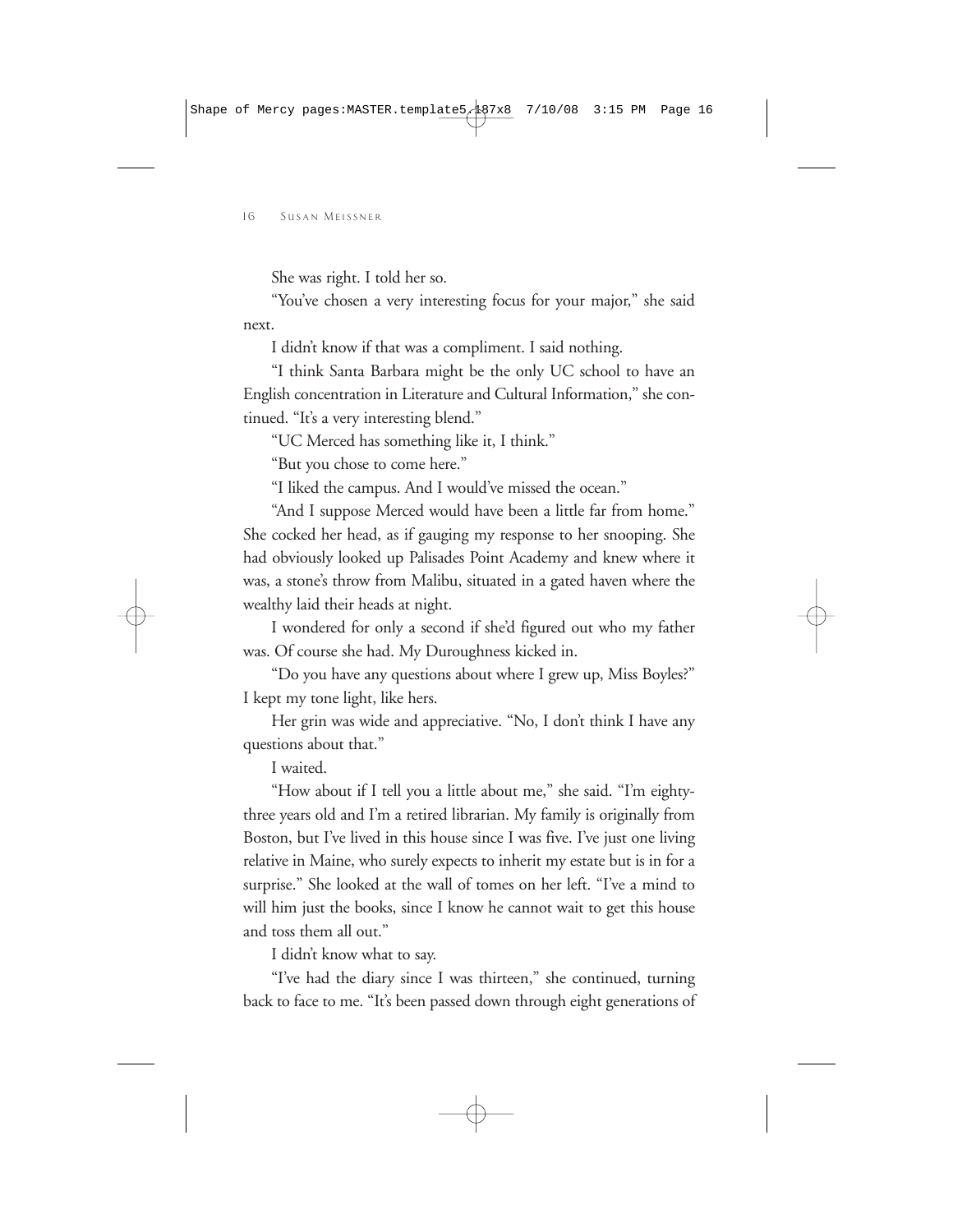my family, and it belonged to an ancestor of mine. Her name was Mercy Hayworth and she was my cousin, eight times removed. She lived in Salem in the late 1600s."

Abigail waited, letting the date and the town's name coalesce in my mind with what I surely knew of colonial American history.

"I would like for you to transcribe the diary for me," she continued, "and edit it for clarity. I want the language to be readable for today's audience, and I want it typed onto a computer disk. I'll need help finding a way to have it bound, too. Do you prefer PC or a Mac?"

"What?" I had the distinct feeling the interview was coming to a close.

"PC or Mac. Do you have a preference?"

In a half stutter I told her I had my own laptop.

Abigail shook her head. "No. I'll provide the computer. Do you have a preference? I will buy whichever one you prefer."

"Um, a Mac, I guess."

She nodded. "Do you think you can do this job for me, Miss Durough?"

I couldn't believe we were finished. Abigail had barely asked me about my qualifications. She had barely asked about anything. I didn't even know why she wanted the diary transcribed. She didn't appear to want it published.

The words, "Just like that?" filled my mind, and as I thought them, they climbed out of my head and into my mouth.

"I don't see any reason not to hire you, Miss Durough. Do you?" Abigail grinned.

"Yes. No. I mean, no, I don't and yes, I'd like the job."

"Good. Which days can you come? I was hoping to have you three times a week for several hours at a time."

"I get out of class on Mondays, Tuesdays, and Thursdays at three thirty. I could come then."

"Excellent. You can have your dinner here with me on those days